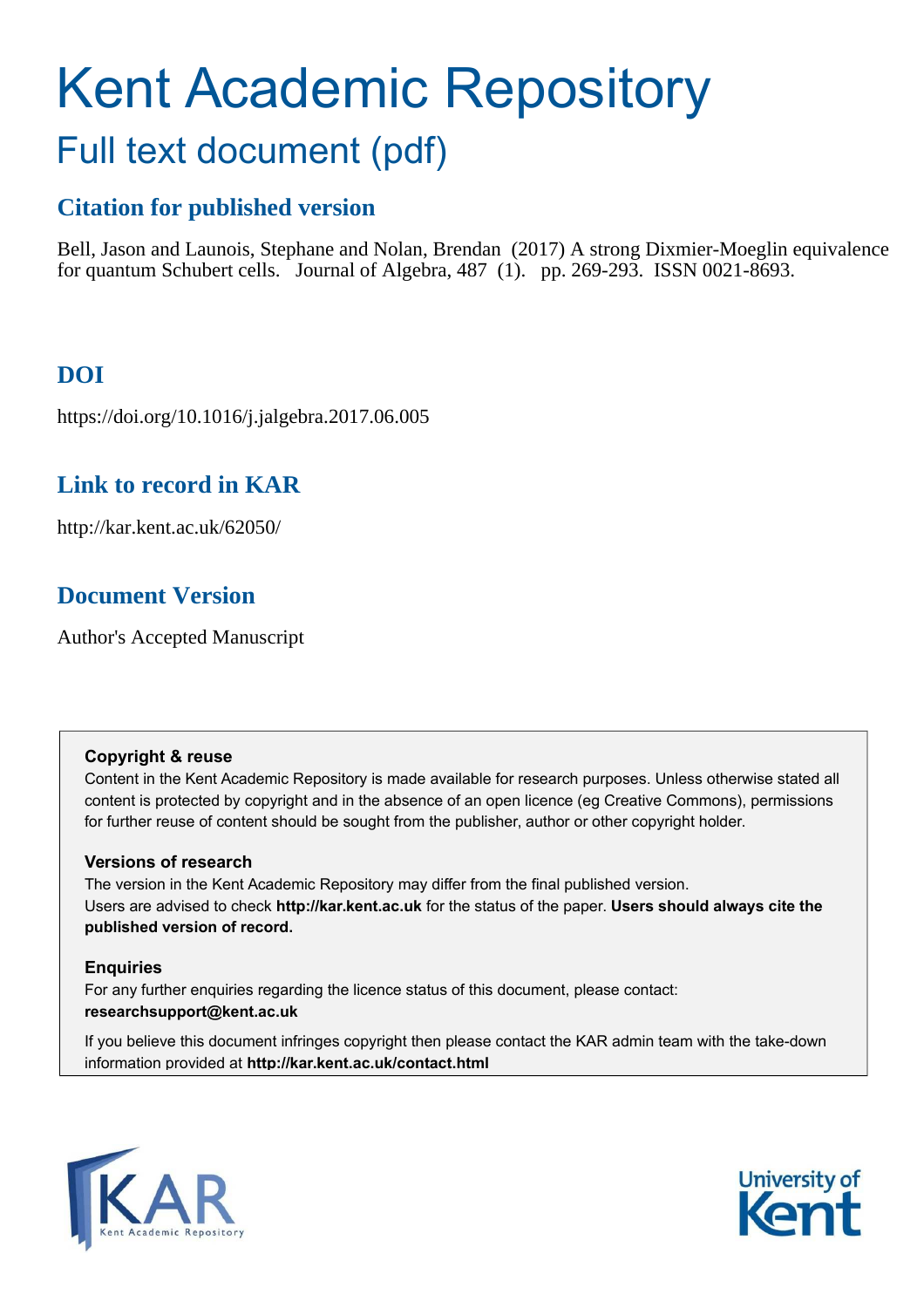## A strong Dixmier-Moeglin equivalence for quantum Schubert cells

Jason Bell<sup>1</sup>, Stéphane Launois<sup>2</sup>, Brendan Nolan<sup>3</sup>

Keywords. Prime ideals; primitive ideals; Dixmier-Moeglin equivalence; quantum Schubert cells.

#### 1. Introduction

Throughout this paper, K denotes an infinite field of arbitrary characteristic and, unless otherwise stated, every algebra is a unital associative K-algebra and every ideal is two-sided.

It is a difficult and often intractable problem to classify the irreducible representations of an algebra. Dixmier proposed that a good first step towards tackling this problem would be to find the kernels of the irreducible representations, that is the annihilators of the simple modules, namely the primitive ideals. In any ring, every primitive ideal is prime; Dixmier [\[9\]](#page-13-0) and Moeglin [\[22\]](#page-14-0) gave an algebraic condition and a topological condition for deciding whether or not a given prime ideal of the universal enveloping algebra of a finite-dimensional complex Lie algebra is primitive:

- A prime ideal P of a ring R is said to be locally closed if the singleton set  $\{P\}$  is locally closed in the Zariski topology on Spec R. Equivalently,  $\{P\}$  is the intersection of a Zariski-open subset of Spec R and a Zariskiclosed subset of Spec R. (For a prime ideal P of a ring R, it is easily shown that P is locally closed if and only if P is strictly contained in the intersection of all prime ideals of R which strictly contain  $P$ .)
- A prime ideal P of a noetherian K-algebra R is said to be *rational* if the field extension  $\mathcal{Z}(\text{Frac }R/P)$  of K is algebraic.

Dixmier and Moeglin proved that for a prime ideal of the universal enveloping algebra of a finite-dimensional complex Lie algebra, the properties of being primitive, locally closed, and rational are equivalent. In modern terminology, they proved that the universal enveloping algebra of a finite-dimensional complex Lie algebra satisfies the Dixmier-Moeglin equivalence.

Since the work of Dixmier and Moeglin on universal enveloping algebras of finite-dimensional complex Lie algebras, many more algebras have been shown to satisfy the Dixmier-Moeglin equivalence: [\[5,](#page-13-1) Corollary II.8.5] lists several quantised coordinate rings which satisfy the Dixmier-Moeglin equivalence; the first named author, Rogalski, and Sierra [\[1\]](#page-13-2) have shown that twisted homogeneous coordinate rings of projective surfaces satisfy the Dixmier-Moeglin equivalence. However, Irving [\[15\]](#page-14-1) and Lorenz [\[18\]](#page-14-2) have shown that there exist noetherian algebras of infinite Gelfand-Kirillov dimension for which the Dixmier-Moeglin equivalence fails. Moreover the first two named authors, León Sánchez, and Moosa [\[3\]](#page-13-3) gave the first examples (to our knowledge) of noetherian algebras of finite Gelfand-Kirillov dimension which do not satisfy the Dixmier-Moeglin equivalence.

Our goal is to extend the notion of the Dixmier-Moeglin equivalence to all prime ideals, in a way which captures how "close" they are to being primitive. Of course, not all non-primitive prime ideals are created equal. For example, in the polynomial ring  $\mathbb{C}[x, y]$ , the primitive ideals are the maximal ideals  $\langle x - \alpha, y - \beta \rangle$ . For this reason, we think of the prime ideal  $\langle x \rangle$  as being "closer" to being primitive than the prime ideal  $\langle 0 \rangle$ , in the same sense that it is "closer" to being maximal — that is, the height of  $\langle x \rangle$  is greater than the height of  $\langle 0 \rangle$ .

In general, given a noetherian K-algebra R and given a prime ideal P of R, we are interested in the *primitivity* degree, prim. deg  $P$ , of  $P$ , which we define as follows:

prim. deg 
$$
P := \inf \{ \text{ht } Q \mid Q \in \text{Prim } R/P \},\
$$

where Prim  $R/P$  denotes the subspace of Spec  $R/P$  consisting of the primitive ideals of  $R/P$ . This quantity gives a measure of how close the prime ideal P is to being primitive. Clearly, P is primitive if and only if prim. deg  $P = 0$ .

<sup>&</sup>lt;sup>1</sup>The first named author is grateful for the financial support of NSERC Grant RGPIN-2016-03632.

<sup>2</sup>The second named author is grateful for the financial support of EPSRC grant EP/N034449/1.

<sup>3</sup>The results of this paper appear in the third named author's PhD thesis. He thanks the University of Kent for its financial support.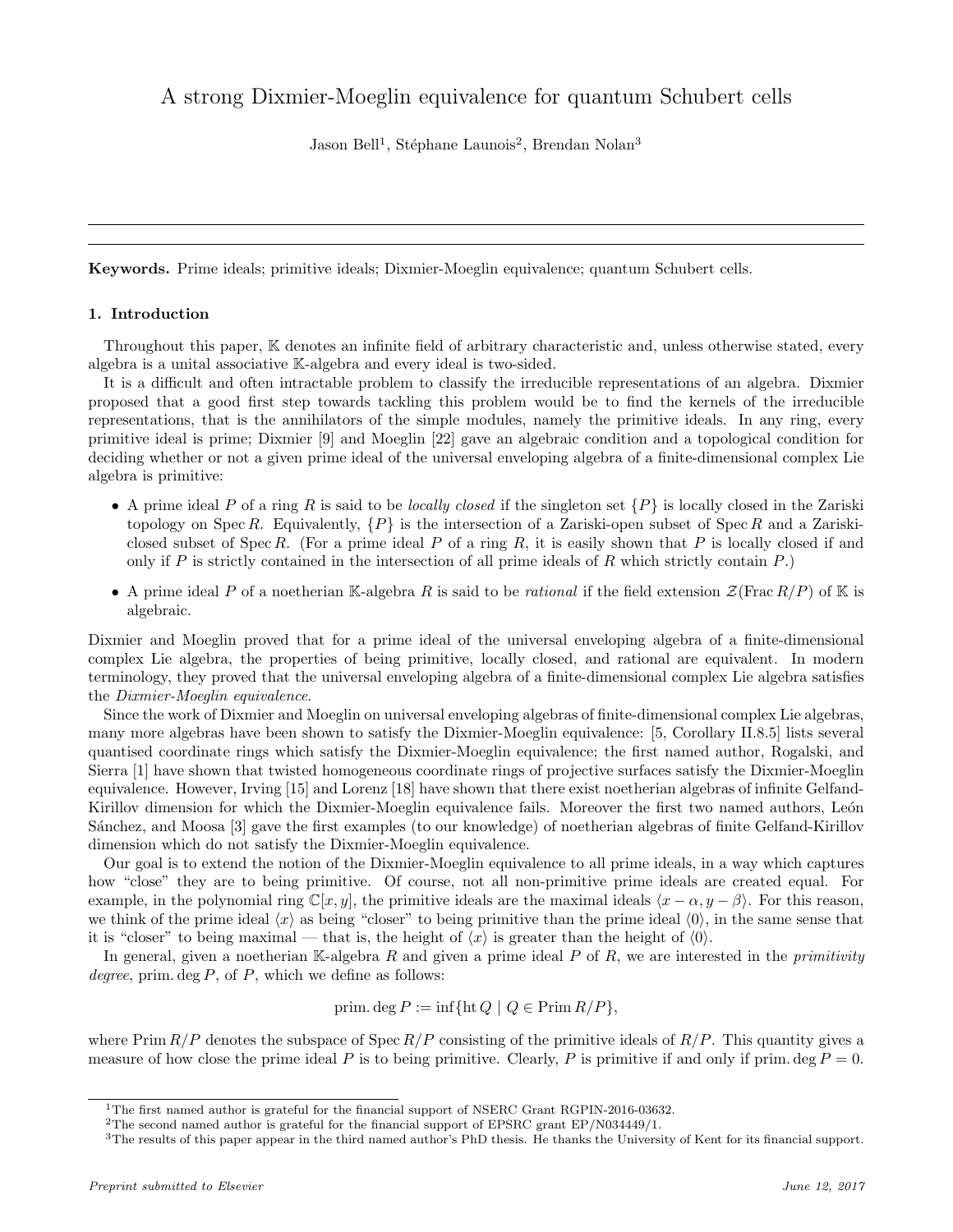**Remark 1.1.** We would like to have a more representation-theoretic characterisation of primitivity degree, such as a way to realise the prime ideals of a given primitivity degree as the kernels of members of a family of representations. However we have not been able to find such a characterisation.

We use the notion of primitivity degree to extend the idea of the Dixmier-Moeglin equivalence to all prime ideals. To this end, we define generalisations of the notions of a locally closed ideal and a rational ideal.

It is easy to extend the notion of a rational ideal: for a prime ideal  $P$  of  $R$ , we define the *rationality degree*, rat. deg P, of P to be the transcendence degree of the field extension  $\mathcal{Z}(\text{Frac } R/P)$  of K. Clearly, P is rational if and only if rat. deg  $P=0$ .

**Remark 1.2.** It seems reasonable to expect that, under some mild assumptions, the property that rat. deg  $P = d$ should relate to the existence of a rational ideal of height d in R/P but it seems difficult to establish such a relationship.

In the same spirit of generalisation, we define the *local closure degree*, loc. deg  $P$ , of a prime ideal  $P$  of  $R$  to be the smallest nonnegative integer d such that  $\bigcap_{Q \in \text{Spec}_{> d} R/P} Q \neq 0$ , where  $\text{Spec}_{> d} R/P$  denotes the subspace of Spec  $R/P$  consisting of all prime ideals of  $R/P$  which are of height strictly greater than d. Clearly, P is locally closed if and only if loc. deg  $P = 0$ .

<span id="page-2-1"></span>**Remark 1.3.** In the case that the noetherian  $\mathbb{K}$ -algebra R has finite Gelfand-Kirillov dimension, all prime ideals of R have finite height by  $(16, Corollary 3.16)$ . All of the algebras which will concern us in this paper have finite Gelfand-Kirillov dimension and so we shall always use the following equivalent characterisation of local closure degree: for a prime ideal P of R, loc. deg P is the smallest nonnegative integer d such that  $\bigcap_{Q \in \text{Spec}_{d+1} R/P} Q \neq 0$ , where  $Spec_{d+1} R/P$  denotes the subspace of  $Spec R/P$  consisting of all prime ideals of  $R/P$  which are of height d+1. In this context, we shall prove (in the proof of Proposition [2.1\)](#page-2-0) that if  $P \in \text{Spec } R$  is such that loc. deg  $P = d$ , then  $R/P$  has a locally closed ideal of height d.

**Definition 1.4.** A noetherian K-algebra R is said to satisfy the *strong Dixmier-Moeglin equivalence* if every prime ideal P of R satisfies loc. deg  $P = \text{prim.} \deg P = \text{rat.} \deg P$ .

We remark that the strong Dixmier-Moeglin equivalence is strictly stronger than the Dixmier-Moeglin equivalence. Indeed the Dixmier-Moeglin equivalence simply says that if P is a prime ideal of a noetherian K-algebra  $R$ , then

<span id="page-2-2"></span>
$$
loc. deg P = 0 \iff prim. deg P = 0 \iff rat. deg P = 0.
$$

<span id="page-2-0"></span>Even though the universal enveloping algebra,  $U(\mathfrak{sl}_2(\mathbb{C}))$ , of  $\mathfrak{sl}_2(\mathbb{C})$  satisfies the Dixmier-Moeglin equivalence (as was shown in the original work of Dixmier and Moeglin), it fails to satisfy the strong Dixmier-Moeglin equivalence. Indeed, since  $U(\mathfrak{sl}_2(\mathbb{C}))$  is a domain,  $\langle 0 \rangle$  is a (completely) prime ideal of  $U(\mathfrak{sl}_2(\mathbb{C}))$ . By [\[6,](#page-13-4) Remark 4.6], all nonzero prime ideals of  $U(\mathfrak{sl}_2(\mathbb{C}))$  are primitive, so that prim. deg $\langle 0 \rangle = 1$ . It is well known that the centre of  $U(\mathfrak{sl}_2(\mathbb{C}))$  is given by the polynomials in the Casimir element; by [\[10,](#page-13-5) Corollary 4.2.3],  $\mathcal{Z}(\text{Frac }U(\mathfrak{sl}_2(\mathbb{C})))$  is given by the rational functions in the Casimir element, so that rat.  $\deg_0 \geq \text{tr. deg}_{\mathbb{C}} \mathcal{Z}(\text{Frac }U(\mathfrak{sl}_2(\mathbb{C}))) = 1$ . By [\[6,](#page-13-4) Theorem 4.5 and Proposition 5.13, there are infinitely many height two prime ideals in  $U(\mathfrak{sl}_2(\mathbb{C}))$  and their intersection is zero, so that loc. deg $\langle 0 \rangle > 1$ . Since, by [\[6,](#page-13-4) Theorem 4.5], there are no height three prime ideals in  $U(\mathfrak{sl}_2(\mathbb{C}))$ , the intersection of the height three prime ideals is nonzero (in fact it is the entirety of  $U(\mathfrak{sl}_2(\mathbb{C}))$ ), so that loc. deg $\langle 0 \rangle = 2$ .

The goal of this paper is to prove that quantum Schubert cells, which we now briefly discuss (see Section [8](#page-11-0) for more details), satisfy the strong Dixmier-Moeglin equivalence. Let  $\mathfrak g$  be a simple complex Lie algebra of rank n and let  $\pi = {\alpha_1, \ldots, \alpha_n}$  be the set of simple roots associated to a triangular decomposition  $\mathfrak{g} = \mathfrak{n}^- \oplus \mathfrak{h} \oplus \mathfrak{n}^+$  of  $\mathfrak{g}$ . Where  $q \in K^{\times}$  is not a root of unity and w is an element of the Weyl group of g, De Concini, Kac, and Procesi [\[8\]](#page-13-6) defined a quantum analogue,  $U_q[w]$ , of the universal enveloping algebra of the nilpotent Lie algebra  $\mathfrak{n}^+ \cap \text{Ad}_w(\mathfrak{n}^-)$ . These quantum Schubert cells  $U_q[w]$  shall be our main objects of study.

It shall be useful to define a weaker version of the strong Dixmier-Moeglin equivalence which is often easy to prove and provides a useful stepping-stone to proving the strong Dixmier-Moeglin equivalence.

**Definition 1.5.** A noetherian K-algebra R is said to satisfy the quasi strong Dixmier-Moeglin equivalence if every prime ideal P of R satisfies loc. deg  $P = \text{rat. deg } P$ .

With the quasi strong Dixmier-Moeglin equivalence in hand for a noetherian  $K$ -algebra  $R$ , the problem is reduced to showing that every prime ideal P of R satisfies prim. deg P = rat. deg P. For a quantum Schubert cell  $U_q[w]$ , we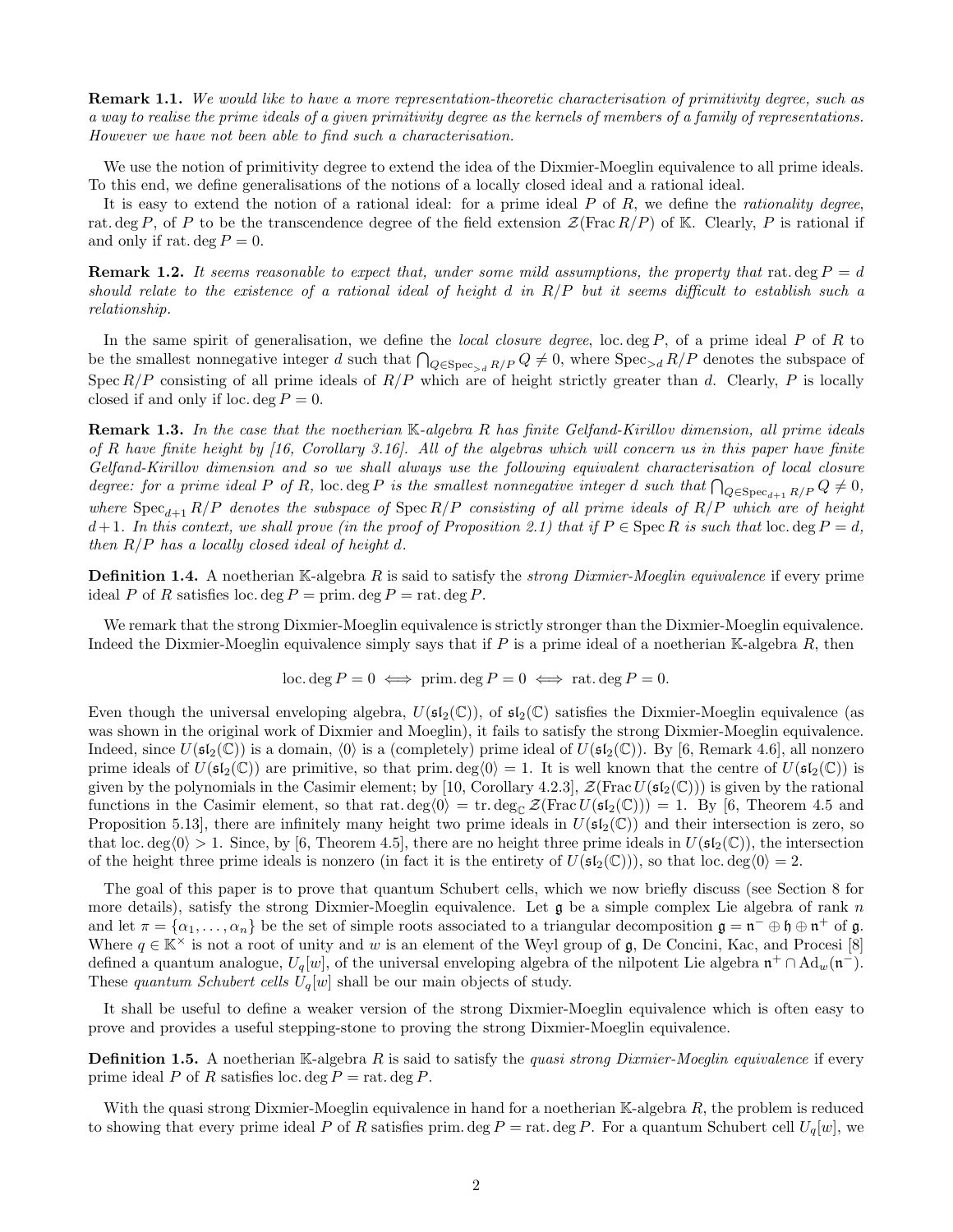<span id="page-3-2"></span>prove this by exploiting the good behaviour of the poset of H-invariant prime ideals of  $U_q[w]$ , where H is a suitable algebraic K-torus acting rationally on  $U_q[w]$  by K-algebra automorphisms.

This paper is organised as follows. First, we prove various general results about the (quasi) strong Dixmier-Moeglin equivalence (Section [2\)](#page-2-1). Next, we consider various examples from the quantum world. Using Cauchon's theory of deleting derivations, one can relate the prime and primitive spectra of a quantum Schubert cell to those of an associated uniparameter quantum affine space, which can in turn be related via localisations to the prime and primitive spectra of a family of uniparameter quantum tori. Since there is a bi-increasing homeomorphism between the prime spectrum of a uniparameter quantum torus and the prime spectrum of its centre, which is a commutative affine domain, we are guided into a natural strategy: we shall prove the strong Dixmier-Moeglin equivalence first for commutative affine domains (Section [3\)](#page-4-0), then for uniparameter quantum tori (Section [4\)](#page-4-1), then for uniparameter quantum affine spaces (Section [6\)](#page-7-0), and finally for quantum Schubert cells (Section [8\)](#page-11-0). Partial results are also obtained for a larger class of algebras — we prove in Section [7](#page-9-0) that every uniparameter Cauchon-Goodearl-Letzter extension satisfies the quasi strong Dixmier-Moeglin equivalence.

<span id="page-3-1"></span>We have partial results for quantised coordinate rings and quantum Grassmannians and we have reason to believe that they satisfy the strong Dixmier-Moeglin equivalence; we will return to these algebras in a later paper.

#### <span id="page-3-0"></span>2. General results on the (quasi) strong Dixmier-Moeglin equivalence

In this section we prove that, under some mild assumptions, the primitivity degree of a prime ideal is bounded above by its local closure degree, and then we prove transfer results for the quasi strong Dixmier-Moeglin equivalence for an algebra and its localisations.

#### <span id="page-3-4"></span>2.1. An upper bound for the primitivity degree

Some of the implications needed to prove the Dixmier-Moeglin equivalence hold in a very general setting. Recall that a noetherian K-algebra R is said to satisfy the *noncommutative Nullstellensatz* over K if R is a Jacobson ring and the endomorphism ring of every irreducible R-module is algebraic over K. By  $[5, \text{ Lemma II.7.15}]$ , for any noetherian K-algebra R which satisfies the noncommutative Nullstellensatz over K and for any prime ideal P of R, we have

$$
P \text{ is locally closed } \implies P \text{ is primitive } \implies P \text{ is rational.} \tag{1}
$$

We have generalised the first implication above to a large class of algebras:

**Proposition 2.1.** Let R be a noetherian  $\mathbb{K}\text{-}algebra$  of finite Gelfand-Kirillov dimension which has the property that every locally closed ideal is primitive (this is the case if, for example, R satisfies the noncommutative Nullstellensatz over K). Then for any prime ideal P of R, we have loc. deg  $P \ge \text{prim. deg } P$ .

<span id="page-3-3"></span>*Proof.* Let  $P \in \text{Spec } R$  be such that loc. deg  $P = d$ . We claim that the algebra  $B := R/P$  has a locally closed ideal of height d. Indeed if not, then every prime ideal Q of height d in B is such that  $\bigcap_{Q \subsetneq T \in \text{Spec } B} T = Q$ . It follows that  $\bigcap_{Q \in \text{Spec}_d B} \left( \bigcap_{Q \subsetneq T \in \text{Spec } B} T \right) = \bigcap_{Q \in \text{Spec}_d B} Q$ , from which we immediately get  $\bigcap_{T \in \text{Spec}_d B} T = \bigcap_{Q \in \text{Spec}_d B} Q$ i.e.  $\bigcap_{T \in \text{Spec}_{d+1} B} T = \bigcap_{Q \in \text{Spec}_d B} Q$ . This is a contradiction because loc. deg  $P = d$  implies that the intersection  $\bigcap_{Q \in \text{Spec}_d B} Q$  is trivial while the intersection  $\bigcap_{T \in \text{Spec}_{d+1} B} T$  is not. This establishes the claim that the algebra  $B = R/P$  has a locally closed ideal of height d; since this ideal is also primitive, the proof is complete. □

We do not know whether the second implication in [\(1\)](#page-2-2) can be similarly generalised but we will prove, on a case-by-case basis, that for a prime ideal P of a commutative affine domain, a uniparameter quantum torus, a uniparameter quantum affine space, or a quantum Schubert cell, we have

prim. deg 
$$
P
$$
 = rat. deg  $P$ .

#### 2.2. Transferring the quasi strong Dixmier-Moeglin equivalence

Recall that a noetherian K-algebra  $R$  is said to satisfy the quasi strong Dixmier-Moeglin equivalence if, for every prime ideal P of R, we have loc. deg  $P = \text{rat. deg } P$ .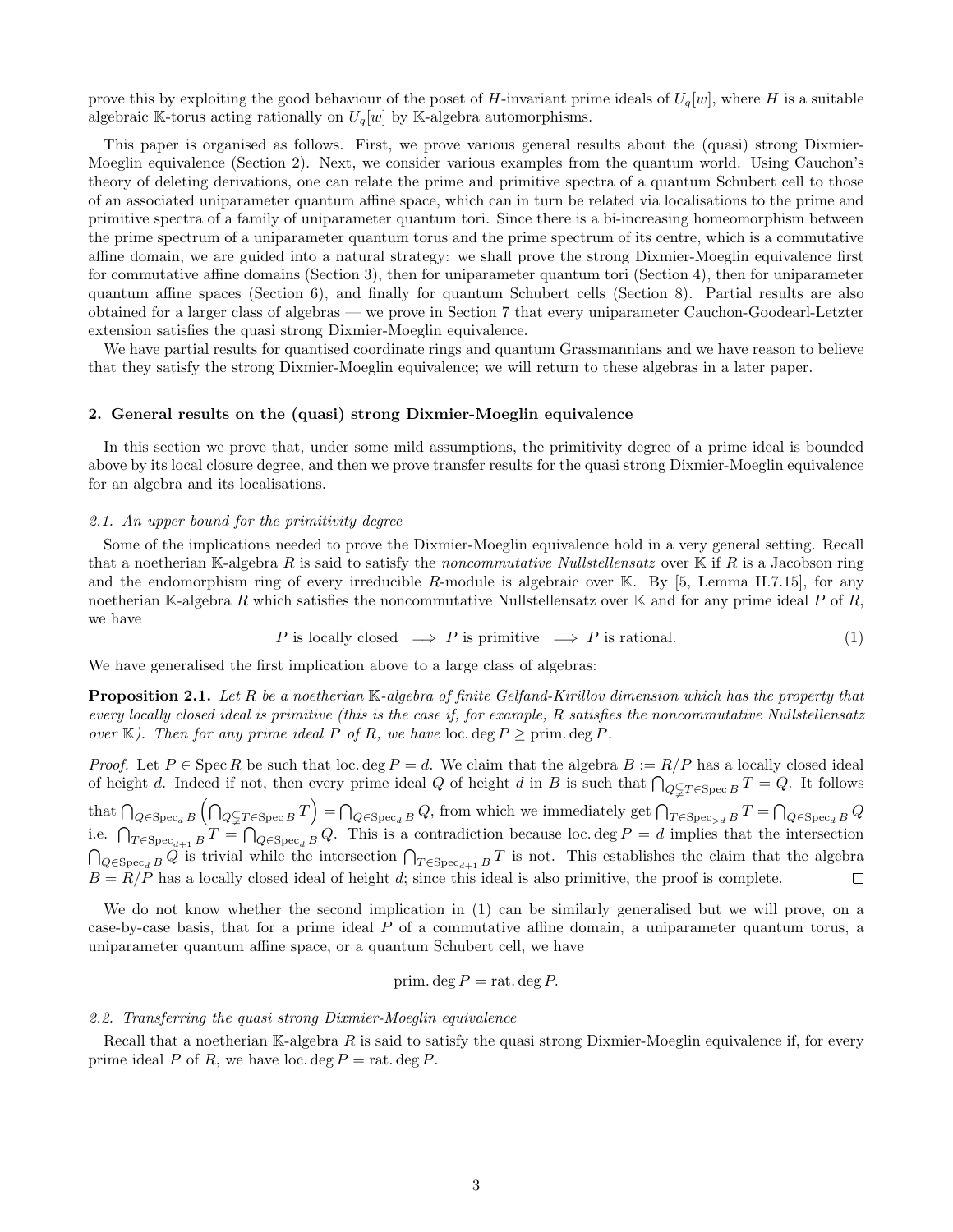<span id="page-4-0"></span>**Lemma 2.2.** Let R be a noetherian  $\mathbb{K}\text{-}algebra$  of finite Gelfand-Kirillov dimension which is a domain and in which every prime ideal is completely prime. Let  $\mathcal E$  be a right Ore set of regular elements of R which is finitely generated as a multiplicative system. Then for any  $d \in \mathbb{N} \backslash \{0\}$ , we have

$$
\bigcap_{P \in \operatorname{Spec}_d R} P \neq 0 \iff \bigcap_{Q \in \operatorname{Spec}_d R\mathcal{E}^{-1}} Q \neq 0.
$$

It follows immediately that loc. deg $\langle 0 \rangle_R = \text{loc. deg} \langle 0 \rangle_{R\mathcal{E}^{-1}}$ , where  $\langle 0 \rangle_R$  and  $\langle 0 \rangle_{R\mathcal{E}^{-1}}$  denote the zero ideals of R and  $R\mathcal{E}^{-1}$  respectively.

*Proof.* Let  $\mathcal E$  be generated as a multiplicative system by  $x_1, \ldots, x_n$ . Since all prime ideals of R are completely prime, the conditions  $P \cap \mathcal{E} = \emptyset$  and  $x_1, \ldots, x_n \notin P$  are equivalent for every prime ideal P of R.

By [\[13,](#page-14-4) Theorem 10.20], extension  $(P \mapsto P\mathcal{E}^{-1})$  and contraction  $(Q \mapsto Q \cap R)$  are mutually inverse increasing homeomorphisms between  $\{P \in \text{Spec } R \mid P \cap \mathcal{E} = \emptyset\} = \{P \in \text{Spec } R \mid x_1, \ldots, x_n \notin P\}$  and  $\text{Spec } R\mathcal{E}^{-1}$ , so that since both extension and contraction send the zero ideal to the zero ideal, we get

$$
\bigcap_{P \in \operatorname{Spec}_d R, x_1, \dots, x_n \notin P} P \neq 0 \iff \bigcap_{Q \in \operatorname{Spec}_d R \mathcal{E}^{-1}} Q \neq 0. \tag{2}
$$

<span id="page-4-3"></span>We claim that

<span id="page-4-2"></span>
$$
\bigcap_{P \in \operatorname{Spec}_d R, x_1, \dots, x_n \notin P} P \neq 0 \iff \bigcap_{P \in \operatorname{Spec}_d R} P \neq 0. \tag{3}
$$

One implication is trivial. For the other, suppose that  $\bigcap_{P \in \text{Spec}_d R, x_1, ..., x_n \notin P} P \neq 0$  and choose any  $0 \neq r$  which belongs to this intersection. Then  $0 \neq rx_1 \cdots x_n \in \bigcap_{P \in \text{Spec}_d R} P$ , verifying [\(3\)](#page-3-0). Now [\(2\)](#page-3-1) and (3) immediately give the result.

**Lemma 2.3.** Let R be a noetherian  $\mathbb{K}$ -algebra of finite Gelfand-Kirillov dimension in which every prime ideal is completely prime. Then R satisfies the quasi strong Dixmier-Moeglin equivalence if and only if for every right Ore set  $\mathcal E$  of regular elements of R which is finitely generated as a multiplicative system, the algebra  $R\mathcal E^{-1}$  satisfies the quasi strong Dixmier-Moeglin equivalence.

*Proof.* Suppose that R satisfies the quasi strong Dixmier-Moeglin equivalence and that  $\mathcal E$  is a right Ore set of regular elements of R which is finitely generated as a multiplicative system. Every prime ideal of  $R\mathcal{E}^{-1}$  takes the form  $P\mathcal{E}^{-1}$  for some  $P \in \text{Spec } R$  with  $P \cap \mathcal{E} = \emptyset$ . Denoting by  $\overline{\mathcal{E}}$  the image of  $\mathcal{E}$  in  $R/P$ , we have

$$
\begin{array}{rcl}\n\text{loc. deg } P \mathcal{E}^{-1} & = & \text{loc. deg} \langle 0 \rangle_{R \mathcal{E}^{-1} / P \mathcal{E}^{-1}} \\
& = & \text{loc. deg} \langle 0 \rangle_{(R/P) \overline{\mathcal{E}}^{-1}} \\
& = & \text{loc. deg} \langle 0 \rangle_{R/P} \\
& = & \text{loc. deg } P \\
& = & \text{rat. deg } P.\n\end{array} \tag{Lemma 2.2}
$$

<span id="page-4-4"></span>Since it is clear that rat. deg  $P = \text{rat.}$  deg  $P\mathcal{E}^{-1}$ , we are done.

The converse follows simply by taking  $\mathcal{E} = \emptyset$ .

<span id="page-4-1"></span>**Proposition 2.4.** Let R be a noetherian  $\mathbb{K}\text{-}algebra$  of finite Gelfand-Kirillov dimension in which every prime ideal is completely prime. Suppose that for every  $P \in \text{Spec } R$ , there exists a right Ore set  $\mathcal E$  of regular elements of  $R/P$ which is finitely generated as a multiplicative system, such that  $(R/P)\mathcal{E}^{-1}$  satisfies the quasi strong Dixmier-Moeglin equivalence. Then R itself satisfies the quasi strong Dixmier-Moeglin equivalence.

*Proof.* Choose any  $P \in \text{Spec } R$ . We have

$$
\begin{array}{rcl}\n\text{loc. deg } P & = & \text{loc. deg} \langle 0 \rangle_{R/P} \\
& = & \text{loc. deg} \langle 0 \rangle_{(R/P)\mathcal{E}^{-1}} \quad \text{(Lemma 2.2)} \\
& = & \text{rat. deg} \langle 0 \rangle_{(R/P)\mathcal{E}^{-1}}.\n\end{array}
$$

Since it is clear that rat. deg $\langle 0 \rangle_{(R/P){\cal E}^{-1}} =$  rat. deg P, we are done.

**Remark 2.5.** The result of Proposition [2.4](#page-3-3) holds if, rather than assuming that  $(R/P)\mathcal{E}^{-1}$  satisfies the quasi strong Dixmier-Moeglin equivalence, we simply assume that, in  $(R/P)\mathcal{E}^{-1}$ , we have loc.  $\deg(0) = \text{rat. deg}(0)$ .

 $\Box$ 

 $\Box$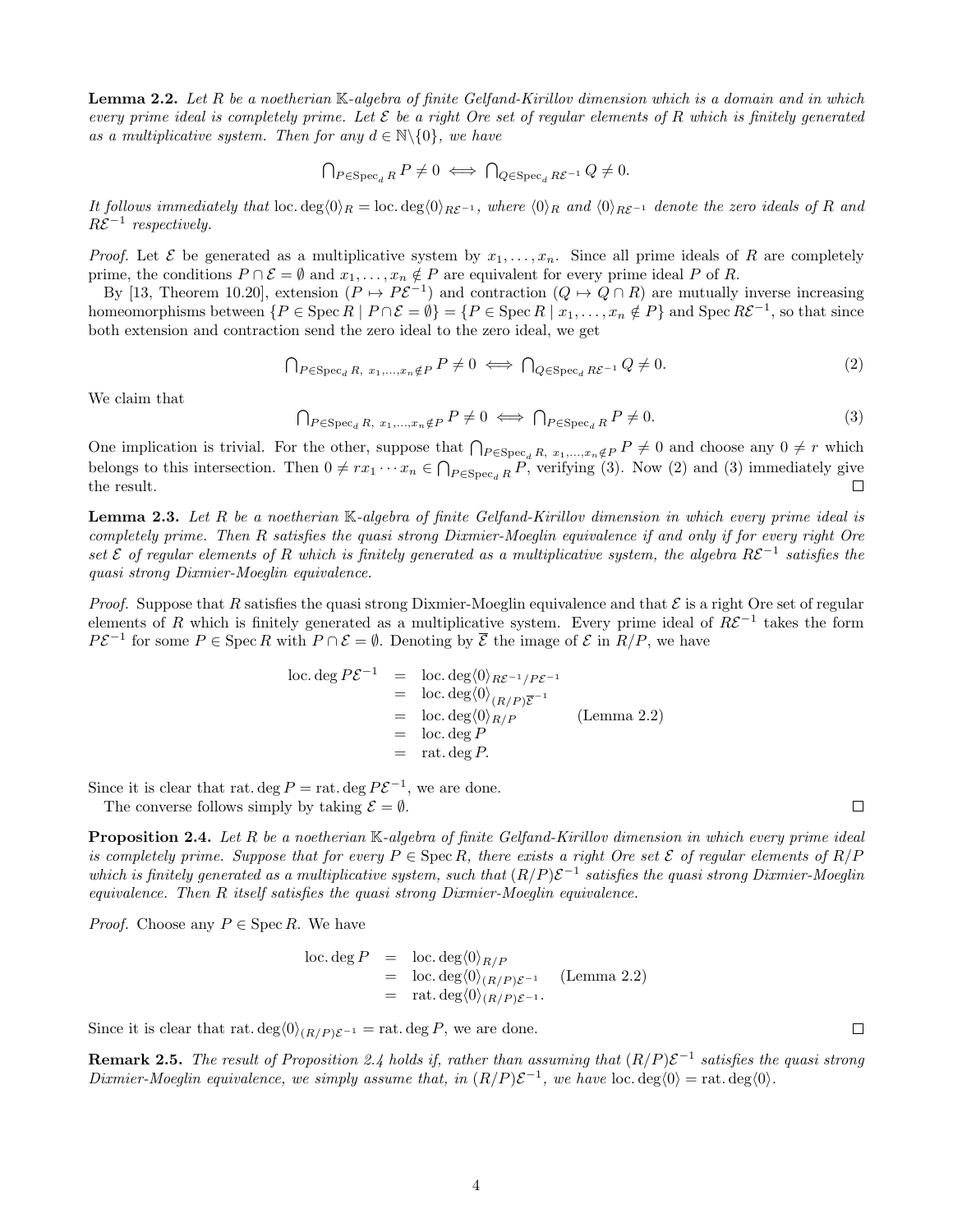#### 3. The strong Dixmier-Moeglin equivalence in the commutative case

If there is to be any hope that the strong Dixmier-Moeglin equivalence will hold for any quantum algebras, one should first check that it holds for commutative affine domains. Before checking this, let us introduce the useful notion of Tauvel's height formula:

**Definition 3.1.** Tauvel's height formula is said to hold in a K-algebra R if for every prime ideal P of R, the following equality holds:

$$
GK\dim R/P = GK\dim R - \operatorname{ht} P.
$$

It is well known that Tauvel's height formula holds in commutative affine domains; as we shall remark later, it has also been shown to hold in several interesting quantum algebras, including all of those which interest us in this paper.

In commutative affine domains, the notions of primitive, locally closed, and rational ideals all agree with the notion of a maximal ideal, so the following result is not surprising.

<span id="page-5-1"></span>**Proposition 3.2.** Every commutative affine domain over K satisfies the strong Dixmier-Moeglin equivalence.

*Proof.* Let R be a commutative affine domain over K and let  $P \in \text{Spec } R$ . We claim that

$$
prim. deg P = K. dim R/P = rat. deg P.
$$
\n(4)

<span id="page-5-2"></span>Indeed,  $R/P$  is itself a commutative affine domain, so that every primitive (i.e. maximal) ideal of  $R/P$  has height K. dim  $R/P$ . It follows that prim. deg  $P = K$ . dim  $R/P$ . Moreover, by standard results of commutative algebra, we have

$$
\begin{array}{rcl}\n\text{rat. deg } P & = & \text{tr. deg}_{\mathbb{K}} \mathcal{Z}(\text{Frac } R/P) \\
& = & \text{tr. deg}_{\mathbb{K}} \text{Frac}(R/P) \\
& = & \text{K. dim } R/P,\n\end{array}
$$

so that [\(4\)](#page-4-2) is proved.

If we set  $d = \text{prim. deg } P = K \cdot \dim R/P = \text{rat. deg } P$ , then all maximal ideals of  $R/P$  have height d, so that  $Spec_{d+1} R/P$  is empty and hence  $\bigcap_{Q \in Spec_{d+1} R/P} Q = R/P \neq 0$ . Since R is a Jacobson ring, we get  $\bigcap_{Q \in \text{Spec}_d R/P} Q = 0$ , so that loc. deg  $P = d$ . This completes the proof.

<span id="page-5-3"></span>**Remark 3.3.** Affine prime noetherian polynomial identity algebras over  $K$  can be shown to satisfy the strong Dixmier-Moeglin equivalence by a proof essentially the same as the proof above.

**Remark 3.4.** Let P be a prime ideal of a commutative affine domain R over  $\mathbb{K}$ . Since Gelfand-Kirillov dimension and Krull dimension agree in commutative affine domains, Tauvel's height formula gives K. dim  $R/P = K$ . dim  $R - \epsilon$ ht P. Now we conclude from Proposition [3.2](#page-4-3) and equation [\(4\)](#page-4-2) that

loc. deg  $P = \text{prim. deg } P = \text{rat. deg } P = \text{K. dim } R - \text{ht } P$ .

#### 4. The strong Dixmier-Moeglin equivalence for uniparameter quantum tori

Let N be a positive integer and let  $\Lambda = (\lambda_{i,j}) \in M_N(\mathbb{K}^\times)$  be a multiplicatively skew-symmetric matrix. The quantum torus associated to  $\Lambda$  is denoted by  $\mathcal{O}_{\Lambda}((\mathbb{K}^{\times})^N)$  or  $\mathbb{K}_{\Lambda}[T_1^{\pm 1},...,T_N^{\pm 1}]$  and is presented as the K-algebra generated by  $T_1^{\pm 1}, \ldots, T_N^{\pm 1}$  with relations

$$
T_i T_i^{-1} = T_i^{-1} T_i = 1
$$
 for all  $i, T_j T_i = \lambda_{j,i} T_i T_j$  for all  $i, j$ .

The algebra  $\mathcal{O}_{\Lambda}((\mathbb{K}^{\times})^N)$  can be written as the iterated skew-Laurent extension

$$
\mathbb{K}[T_1^{\pm 1}][T_2^{\pm 1}; \sigma_2] \cdots [T_N^{\pm 1}; \sigma_N],
$$

<span id="page-5-0"></span>where for each  $j \in [2, N]$ ,  $\sigma_j$  is the automorphism of  $\mathbb{K}[T_1^{\pm 1}][T_2^{\pm 1}; \sigma_2] \cdots [T_{j-1}^{\pm 1}; \sigma_{j-1}]$  defined by  $\sigma_j(T_i) = \lambda_{j,i} T_i$  for all  $i \in [1, j-1]$ . As such,  $\mathcal{O}_{\Lambda}((\mathbb{K}^{\times})^N)$  is a noetherian domain and there is a monomial K-basis for  $\mathcal{O}_{\Lambda}((\mathbb{K}^{\times})^N)$ given by  $\{T_1^{i_1} \cdots T_N^{i_N} \mid (i_1,\ldots,i_N) \in \mathbb{Z}^N\}$ . By [\[5,](#page-13-1) Corollary II.7.18],  $\mathcal{O}_{\Lambda}((\mathbb{K}^{\times})^N)$  satisfies the noncommutative Nullstellensatz over K and by [\[5,](#page-13-1) Theorem II.9.14],  $\mathcal{O}_\Lambda((\mathbb{K}^\times)^N)$  is catenary and satisfies Tauvel's height formula.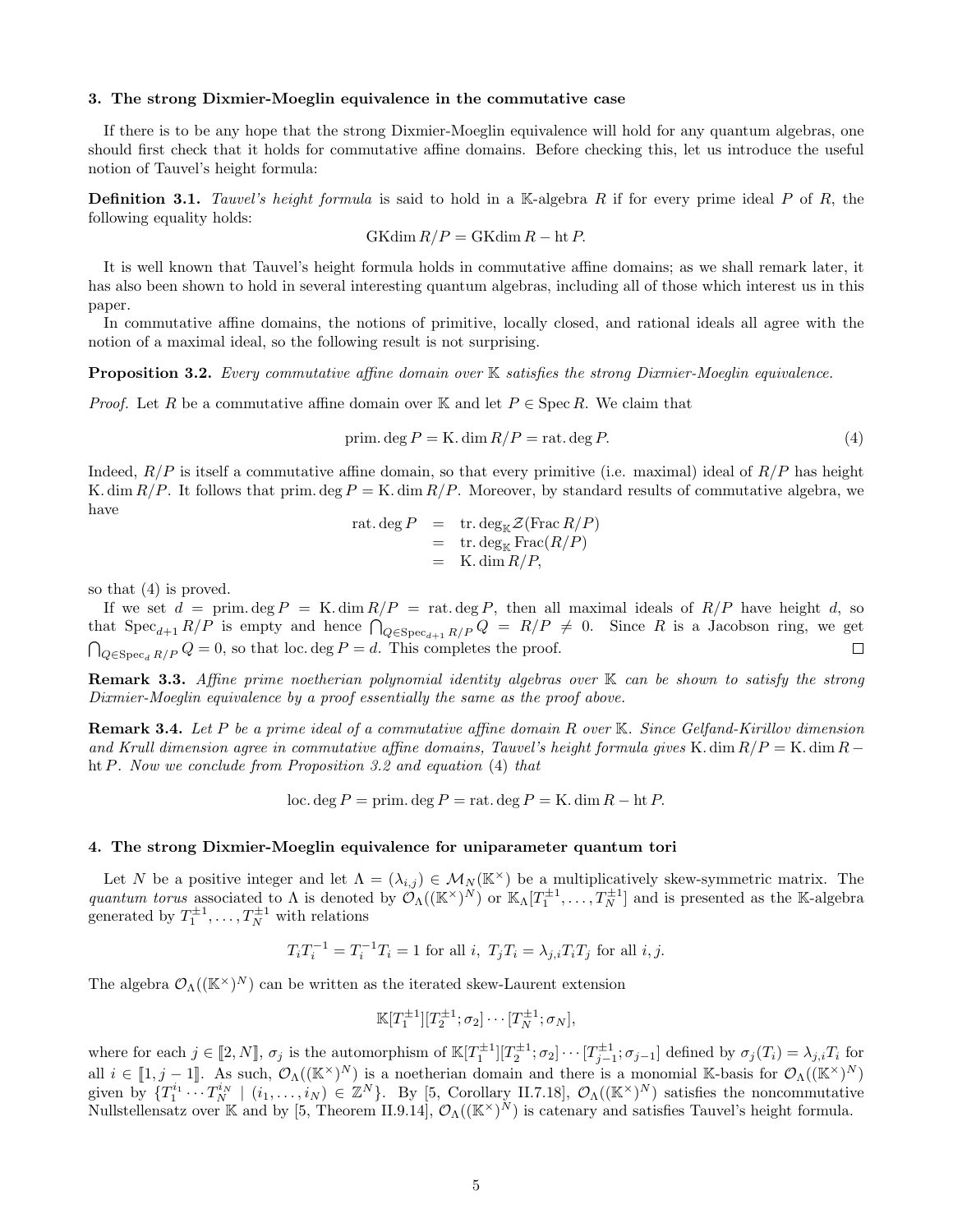<span id="page-6-0"></span>We recall from [\[12,](#page-14-5) Section 1] some useful facts about quantum tori. For  $\underline{i} = (i_1, \ldots, i_N) \in \mathbb{Z}^N$ , we set  $\underline{T}^{\underline{i}} :=$  $T_1^{i_1} \cdots T_N^{i_N}$ . For any  $\underline{s}, \underline{t} \in \mathbb{Z}^N$ , we have  $\underline{T}^{\underline{s}}\underline{T}^{\underline{t}} = \sigma(\underline{s}, \underline{t})\underline{T}^{\underline{t}}\underline{T}^{\underline{s}}$ , where  $\sigma \colon \mathbb{Z}^N \times \mathbb{Z}^N \to \mathbb{K}^\times$  is the alternating bicharacter which sends any  $((s_1, ..., s_N), (t_1, ..., t_N))$  to  $\prod_{i,j=1}^N \lambda_{i,j}^{s_i t_j}$ .

When S is the subgroup  $\{ \underline{s} \in \mathbb{Z}^N \mid \sigma(\underline{s}, -) \equiv 1 \}$  of  $\mathbb{Z}^N$ , the centre of  $\mathcal{O}_{\Lambda}((\mathbb{K}^{\times})^N)$  is spanned over K by those  $\underline{T}^{\underline{s}}$ with  $s \in S$ . Where  $b_1, \ldots, b_r$  is a basis for S, the centre of  $\mathcal{O}_{\Lambda}((\mathbb{K}^{\times})^N)$  is a commutative Laurent polynomial ring in  $(\underline{T}^{b_1})^{\pm 1}, \ldots, (\underline{T}^{b_r})^{\pm 1}$ . Moreover,  $\mathcal{O}_\Lambda((\mathbb{K}^\times)^N)$  is a free module over its centre with basis  $\underline{T}^t$ , where  $\underline{t}$  runs over any transversal for  $S$  in  $\mathbb{Z}^N$ .

There is a bi-increasing homeomorphism, known as extension, from  $Spec\ \mathcal{Z}(\mathcal{O}_{\Lambda}((\mathbb{K}^{\times})^N))$  to  $Spec\ \mathcal{O}_{\Lambda}((\mathbb{K}^{\times})^N)$ given by  $I \mapsto \langle I \rangle$  (where  $\langle I \rangle$  denotes the ideal of  $\mathcal{O}_{\Lambda}((\mathbb{K}^{\times})^N)$  generated by I). The inverse of this map is given by  $J \mapsto J \cap \mathcal{Z}(\mathcal{O}_{\Lambda}((\mathbb{K}^{\times})^N))$  and is known as *contraction* from  $\text{Spec } \mathcal{O}_{\Lambda}((\mathbb{K}^{\times})^N)$  to  $\text{Spec } \mathcal{Z}(\mathcal{O}_{\Lambda}((\mathbb{K}^{\times})^N))$ . In fact, contraction and extension define mutually inverse increasing bijections between the set of all ideals of  $\mathcal{O}_\Lambda((\mathbb{K}^\times)^N)$ and the set of all ideals of its centre.

Computing the rationality degree of a prime ideal P of  $\mathcal{O}_{\Lambda}((\mathbb{K}^{\times})^N)$  requires study of the centre of the algebra Frac $(\mathcal{O}_\Lambda((\mathbb{K}^\times)^N)/P)$ . The following general lemma is folklore, but we haven't been able to locate it in the literature<sup>[4](#page-5-0)</sup>.

**Lemma 4.1.** Let R be a noetherian domain and suppose that every nonzero ideal of R intersects  $\mathcal{Z}(R)$  nontrivially. Then

$$
\mathcal{Z}(\operatorname{Frac} R) \cong \operatorname{Frac}\mathcal{Z}(R).
$$

*Proof.* Frac  $\mathcal{Z}(R)$  embeds naturally into  $\mathcal{Z}(\text{Frac } R)$ . Let  $z \in \mathcal{Z}(\text{Frac } R)$  and set  $I = \{a \in R \mid za \in R\}$ . Then I is a nonzero ideal of R and thus contains a nonzero element c of  $\mathcal{Z}(R)$ . Now  $z = (zc)c^{-1} \in \text{Frac }\mathcal{Z}(R)$ .  $\Box$ 

<span id="page-6-1"></span>**Proposition 4.2.** For a completely prime ideal P of  $\mathcal{O}_{\Lambda}((\mathbb{K}^{\times})^N)$ , we have

$$
\mathcal{Z}\left(\text{Frac}\frac{\mathcal{O}_{\Lambda}((\mathbb{K}^{\times})^{N})}{P}\right) \cong \text{Frac}\,\mathcal{Z}\left(\frac{\mathcal{O}_{\Lambda}((\mathbb{K}^{\times})^{N})}{P}\right).
$$

*Proof.* Set  $R = \mathcal{O}_{\Lambda}((\mathbb{K}^{\times})^N)$  and let P be a completely prime ideal of R. By Lemma [4.1,](#page-5-1) it will suffice to show that every nonzero ideal of  $R/P$  intersects  $Z(R/P)$  nontrivially. This follows easily from fact that every ideal of R is generated by its intersection with  $\mathcal{Z}(R)$ .  $\Box$ 

**Proposition 4.3.** For any ideal I of  $\mathcal{O}_{\Lambda}((\mathbb{K}^{\times})^N)$ , we have

$$
\mathcal{Z}\left(\frac{\mathcal{O}_{\Lambda}((\mathbb{K}^{\times})^{N})}{I}\right) \cong \frac{\mathcal{Z}(\mathcal{O}_{\Lambda}((\mathbb{K}^{\times})^{N}))}{I \cap \mathcal{Z}(\mathcal{O}_{\Lambda}((\mathbb{K}^{\times})^{N}))}.
$$

*Proof.* Set  $R = \mathcal{O}_{\Lambda}((\mathbb{K}^{\times})^N)$ . We may clearly assume that I is a proper ideal and that R is noncommutative. We claim that  $\mathcal{Z}(R/I) = (\mathcal{Z}(R) + I)/I$ . Indeed the inclusion  $\mathcal{Z}(R/I) \supseteq (\mathcal{Z}(R) + I)/I$  is obvious. Suppose that  $x \in R$  is central modulo I. We may choose elements  $\underline{0}, \underline{i_1}, \ldots, \underline{i_n}$  of a transversal for S in  $\mathbb{Z}^N$  and central elements  $z_0, z_1, \ldots, z_n$  of R such that

$$
x = z_0 + \sum_{a=1}^{n} z_a \underline{T}^{i_a}.
$$

Fixing any  $b \in [1, n]$ , there exists  $j_b$  belonging to the chosen transversal for S in  $\mathbb{Z}^N$  such that  $\sigma(j_b, i_b) \neq 1$ . Since  $\underline{T}^{\underline{j}b}x(\underline{T}^{\underline{j}b})^{-1}=x$  modulo *I*, we have

$$
\sum_{a=1}^{n} (1 - \sigma(\underline{j_b}, \underline{i_a})) z_a \underline{T}^{\underline{i_a}} \in I
$$

and hence, by [\[12,](#page-14-5) Proposition 1.4], each  $(1 - \sigma(j_b, i_a))z_a$  must belong to I. Since  $\sigma(j_b, i_b) \neq 1$ , we must have  $z_b \in I$ . Because  $b \in [1, n]$  was chosen arbitrarily, we get  $z_1, \ldots, z_n \in I$  and hence  $x = z_0$  modulo I, completing the proof.

The quantum torus  $\mathcal{O}_\Lambda((\mathbb{K}^\times)^N)$  is called a *uniparameter* quantum torus if there exists a non root of unity  $q \in \mathbb{K}^\times$ and an additively skew-symmetric matrix  $A = (a_{i,j}) \in M_N(\mathbb{Z})$  such that  $\Lambda = (q^{a_{i,j}})$ ; in this case, we write  $\mathcal{O}_{q,A}((\mathbb{K}^{\times})^N)$  for  $\mathcal{O}_{\Lambda}((\mathbb{K}^{\times})^N)$ . By [\[5,](#page-13-1) Corollary II.6.10], all prime ideals of  $\mathcal{O}_{q,A}((\mathbb{K}^{\times})^N)$  are completely prime so that Proposition [4.2](#page-5-2) applies. We are now ready to prove the main result of this section.

<sup>4</sup>We thank Ken Goodearl for bringing this result to our attention.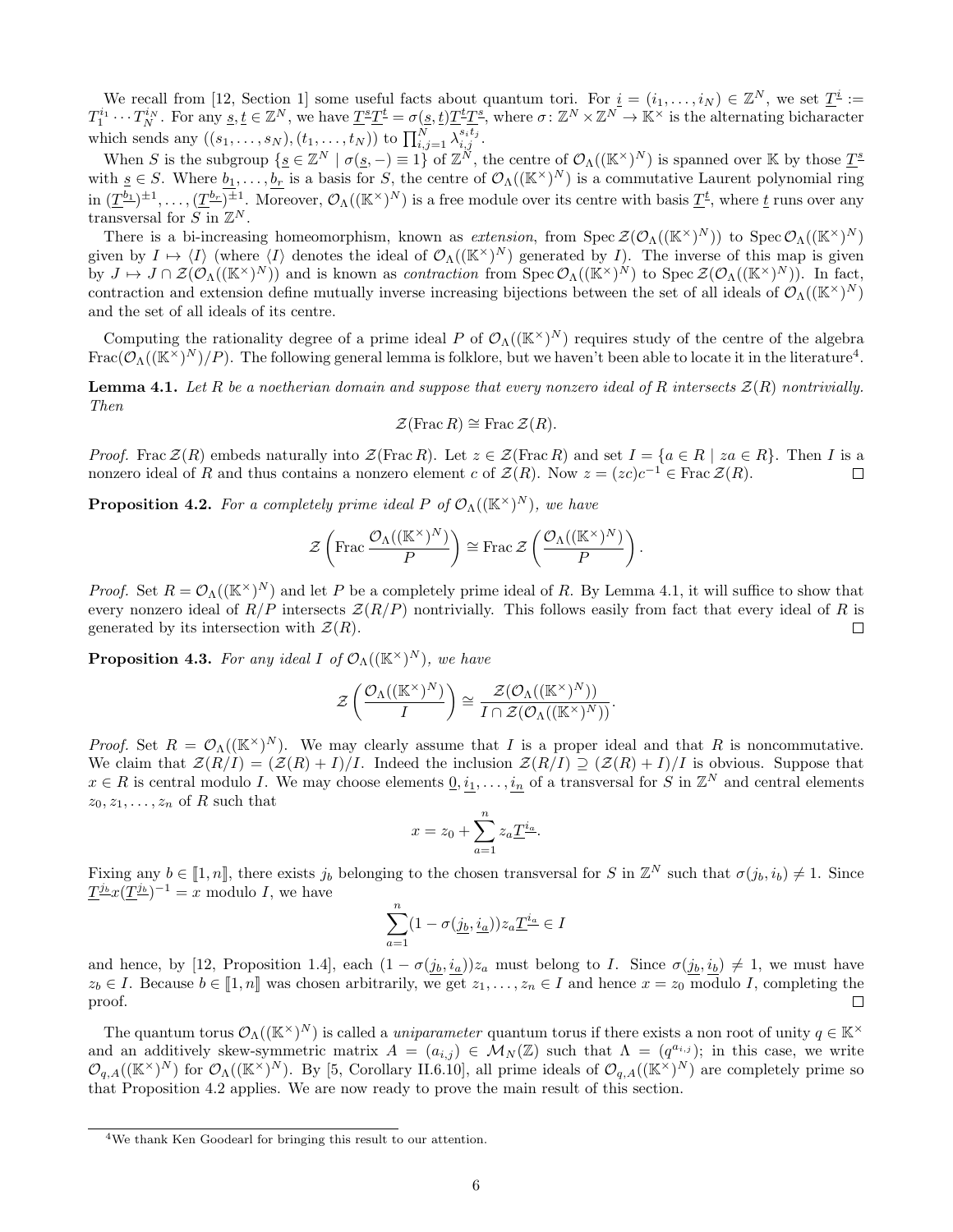**Theorem 4.4.** The uniparameter quantum tori  $\mathcal{O}_{q,A}((\mathbb{K}^{\times})^N)$  satisfy the strong Dixmier-Moeglin equivalence.

*Proof.* Set  $R = \mathcal{O}_{q,A}((\mathbb{K}^{\times})^N)$  and choose any  $P \in \text{Spec } R$ . As we have just noted, P is guaranteed to be completely prime. Recall that  $\mathcal{Z}(R)$  is a commutative Laurent polynomial ring; in particular,  $\mathcal{Z}(R)$  is a commutative affine domain, so that it satisfies the strong Dixmier-Moeglin equivalence by Proposition [3.2.](#page-4-3) By Propositions [4.2](#page-5-2) and [4.3,](#page-5-3) we have

$$
\mathcal{Z}(\operatorname{Frac} R/P) \cong \operatorname{Frac}\mathcal{Z}(R/P) \cong \operatorname{Frac}\frac{\mathcal{Z}(R)}{\mathcal{Z}(R)\cap P}.
$$

It follows that rat. deg  $P = \text{rat. deg}(\mathcal{Z}(R) \cap P)$ . Since  $\mathcal{Z}(R)/(\mathcal{Z}(R) \cap P)$  is a commutative affine domain, Remark [3.4](#page-4-4) gives rat. deg  $P = K$ . dim  $\mathcal{Z}(R) - ht(\mathcal{Z}(R) \cap P)$ . Since extension and contraction are mutually inverse increasing homeomorphisms between Spec  $\mathcal{Z}(R)$  and Spec R, we have  $\text{ht}(\mathcal{Z}(R) \cap P) = \text{ht } P$ , so that

<span id="page-7-2"></span><span id="page-7-1"></span>rat. deg  $P = K$ . dim  $\mathcal{Z}(R) - \text{ht } P$ .

<span id="page-7-4"></span>Every maximal ideal of  $\mathcal{Z}(R)$  has height K. dim  $\mathcal{Z}(R)$  and hence so does every maximal ideal of R. By [\[12,](#page-14-5) Corollary 1.5, the primitive ideals of R are exactly its maximal ideals, so that every primitive ideal of R has height K. dim  $\mathcal{Z}(R)$ . Now the catenarity of R gives prim. deg  $P = K$ . dim  $\mathcal{Z}(R) - \text{ht } P$  and, in particular, prim. deg  $P =$ rat. deg P.

Let us set  $d = \text{prim. deg } P = \text{rat. deg } P = \text{K. dim } \mathcal{Z}(R) - \text{ht } P$ . Since all maximal (i.e. primitive) ideals of R have height K. dim  $\mathcal{Z}(R)$ , all maximal (i.e. primitive) ideals of  $R/P$  have height d. Now  $Spec_{d+1} R/P$  is empty so that  $\bigcap_{Q \in \text{Spec}_{d+1} R/P} Q = R/P \neq 0$ . Since R is a Jacobson ring, we get  $\bigcap_{Q \in \text{Spec}_{d} R/P} Q = 0$  and hence loc. deg  $P = d$ , completing the proof.

 $\Box$ 

#### 5. Primer on H-stratification

<span id="page-7-3"></span>Our next aim is to show that uniparameter quantum affine spaces (which we shall later define) satisfy the strong Dixmier-Moeglin equivalence. For this, we will make use of the H-stratification theory of Goodearl and Letzter (for details on this theory, see [\[5,](#page-13-1) II.2]). Indeed, an examination of the H-stratification (a notion which we define in this section) of a uniparameter quantum affine space reveals that every (prime homomorphic image of a) uniparameter quantum affine space localises to a (prime homomorphic image of a) uniparameter quantum torus. This allows us to transfer the quasi strong Dixmier-Moeglin equivalence from uniparameter quantum tori to uniparameter quantum affine spaces in Section [6.](#page-7-0) Further examination of the H-stratification of a uniparameter quantum affine space allows us to calculate the primitivity degrees of the prime ideals and hence, in the next section, complete the proof that uniparameter quantum affine spaces satisfy the strong Dixmier-Moeglin equivalence.

The material in this section shall be useful beyond quantum affine spaces, so we work in a more general setting. Let us suppose that R is a noetherian K-algebra and that  $H = (\mathbb{K}^{\times})^r$  is an algebraic K-torus acting rationally on R by K-algebra automorphisms. We refer to H-invariant prime ideals as  $H\text{-}prime$  ideals. We denote by H-Spec R the H-spectrum of R, namely the subspace of  $Spec R$  consisting of all H-prime ideals. Let us assume further that every H-prime ideal J of R is strongly H-rational in the sense that the fixed field  $\mathcal{Z}(\text{Frac}(R/J))^H$  is K (in all of the algebras which will concern us in this paper,  $[5,$  Theorem II.6.4] guarantees that every H-prime ideal is strongly H-rational).

<span id="page-7-0"></span>For an ideal I of R,  $(I: H) := \bigcap_{h \in H} h \cdot I$  is the largest H-invariant ideal of R contained in I. It is well known that if P is a prime ideal of R, then  $(P: H)$  is an H-prime ideal of R. For an H-prime ideal J of R, the H-stratum of Spec R associated to J is denoted by  $\operatorname{Spec}_J R$  and is defined by  $\operatorname{Spec}_J R = \{P \in \operatorname{Spec}_R | (P : H) = J\}$ . The H-strata form a partition of Spec R, usually referred to as the H-stratification. This stratification plays a crucial role in understanding the prime ideals of  $R$  and, as we shall see later in this section, the primitive ideals of  $R$ . By [\[5,](#page-13-1) Theorem II.2.13], for each H-prime ideal J of R, there is a bi-increasing homeomorphism from  $\text{Spec}_{J} R$  to the prime spectrum of an appropriate commutative Laurent polynomial algebra over  $K$ ; the Krull dimension of the H-stratum Spec<sub>L</sub> R is defined to be the Krull dimension of this commutative Laurent polynomial algebra.

Let us make a useful observation on the Krull dimension of H-strata under localisation. Let  $\mathcal E$  be a right Ore set in R consisting of regular  $H$ -eigenvectors with rational  $H$ -eigenvalues. There is a natural induced rational action of H on  $R\mathcal{E}^{-1}$  by K-algebra automorphisms. Extension and contraction restrict to mutually inverse increasing homeomorphisms between the set of H-prime ideals of R which do not intersect  $\mathcal E$  and the set of H-prime ideals of  $R\mathcal{E}^{-1}$ . Moreover, for any H-prime ideal J of R which does not intersect  $\mathcal{E}$ , extension and contraction restrict to mutually inverse increasing homeomorphisms between  $\text{Spec}_J R$  and  $\text{Spec}_{J\mathcal{E}^{-1}} R\mathcal{E}^{-1}$ . We deduce: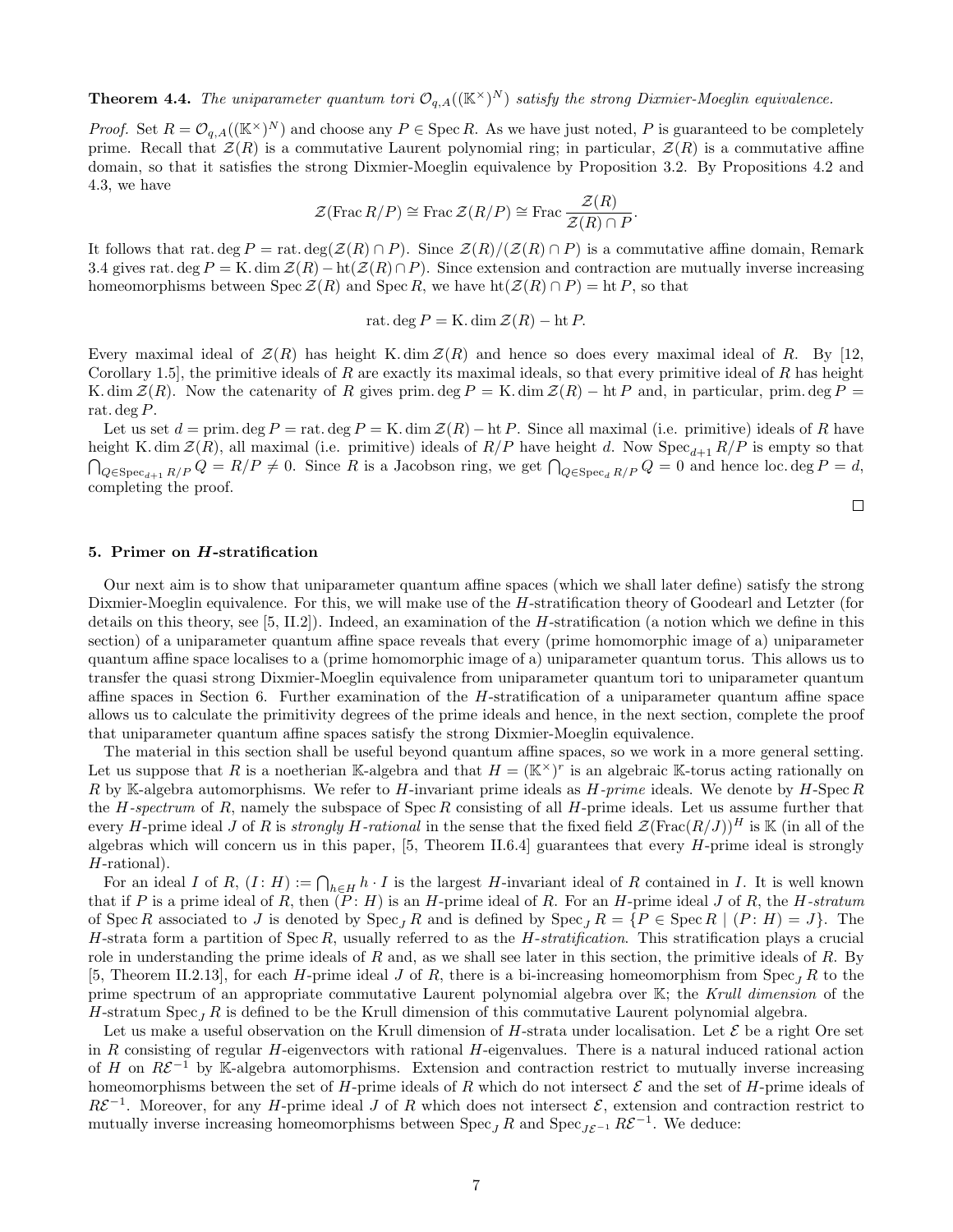<span id="page-8-3"></span>**Lemma 5.1.** Let an algebraic  $\mathbb{K}$ -torus H act rationally on a noetherian  $\mathbb{K}$ -algebra R by  $\mathbb{K}$ -algebra automorphisms and suppose that all H-prime ideals of R are strongly H-rational. Let  $\mathcal E$  be a right Ore set in R consisting of regular H-eigenvectors with rational H-eigenvalues. Then for any H-prime ideal J of R which does not intersect  $\mathcal{E}$ , we have

K. dim Spec<sub>J</sub> $R =$ K. dim Spec<sub>J $\mathcal{E}^{-1}$ </sub> $R\mathcal{E}^{-1}$ .

Under the further assumptions that R has finitely many  $H$ -prime ideals and that R satisfies the noncommutative Nullstellensatz over  $\mathbb{K}$ , [\[5,](#page-13-1) Theorem II.8.4] says that R satisfies the Dixmier-Moeglin equivalence and that the primitive ideals of R are exactly those prime ideals which are maximal in their  $H$ -strata. Assuming further that  $R$ is catenary and that the H-strata of R satisfy a technical condition (given in inequality  $(5)$ ), we now show that if P is a prime ideal of R belonging to Spec<sub>I</sub> R for an H-prime ideal J of R and if  $M \supseteq P$  is a primitive (i.e. maximal) element of Spec<sub>I</sub> R, then ht  $M/P = \text{prim. deg } P$  (and we compute these quantities in terms of the Krull dimension of Spec<sub>*I*</sub> R). Crucially, this allows us to look only at a single H-stratum of R in order to compute prim. deg P.

**Proposition 5.2.** Let R be a catenary noetherian K-algebra satisfying the noncommutative Nullstellensatz over K and let H be an an algebraic K-torus acting rationally on R by K-algebra automorphisms. Suppose that H-Spec R is finite, that all H-prime ideals of R are strongly H-rational, and that for any pair of H-prime ideals  $J \subseteq J'$  of R, we have

K. dim Spec<sub>J</sub> 
$$
R + ht J \le K
$$
. dim Spec<sub>J'</sub>  $R + ht J'$ . (5)

<span id="page-8-2"></span>Then for any H-prime ideal J of R, any  $P \in \text{Spec}_I R$ , and any primitive element  $M \supseteq P$  of  $\text{Spec}_I R$ , we have

$$
\text{prim.} \deg P = \text{ht } M/P = \text{K.} \dim \text{Spec}_J R + \text{ht } J - \text{ht } P. \tag{6}
$$

*Proof.* Let M be a primitive element of  $Spec_{I} R$  which contains P. Then M is maximal in  $Spec_{I} R$ , so that ht  $M/J = K$ . dim  $Spec_J R$ . It follows from the catenarity of R that

$$
ht M/P = K \cdot \dim \operatorname{Spec}_J R + ht J - ht P. \tag{7}
$$

Every primitive ideal of  $R/P$  corresponds to a primitive ideal of R which contains P. Choose any such primitive ideal N of R and say N belongs to  $Spec_{J'} R$  for an H-prime ideal J' of R. It is clear that  $J \subseteq J'$ .

Since N is maximal in Spec<sub>J'</sub> R, we have ht  $N/J' = K$ . dim Spec<sub>J'</sub> R. It follows from the catenarity of R that

$$
ht N/P = K \cdot \dim \operatorname{Spec}_{J'} R + ht J' - ht P. \tag{8}
$$

Equations [\(7\)](#page-7-2) and [\(8\)](#page-7-3), along with the assumption [\(5\)](#page-7-1), show that the height of an arbitrary primitive ideal of  $R/P$ is at least ht  $M/P$ . Since  $M/P$  is itself primitive, we get ht  $M/P = \text{prim. deg } P$ ; combining this with equation [\(7\)](#page-7-2) gives the result.  $\Box$ 

Remark 5.3. Except for the inequality [\(5\)](#page-7-1), the conditions of Proposition [5.2](#page-7-4) are known to hold for many interesting algebras. Much of the rest of this paper is concerned with verifying inequality [\(5\)](#page-7-1) for uniparameter quantum affine spaces (Section [6\)](#page-7-0) and quantum Schubert cells (Section [8\)](#page-11-0). Our proofs rely on knowledge of the dimensions of the H-strata [\[2,](#page-13-7) [4\]](#page-13-8) and on knowledge of the posets of H-prime ideals [\[11,](#page-14-6) [12,](#page-14-5) [21\]](#page-14-7).

#### 6. The strong Dixmier-Moeglin equivalence for uniparameter quantum affine spaces

In a further step towards proving the strong Dixmier-Moeglin equivalence for quantum Schubert cells, we prove it in this section for uniparameter quantum affine spaces.

#### 6.1. Quantum affine spaces

<span id="page-8-1"></span>Let N be a positive integer and let  $\Lambda = (\lambda_{i,j}) \in \mathcal{M}_N(\mathbb{K}^\times)$  be a multiplicatively skew-symmetric matrix. The quantum affine space associated to  $\Lambda$  is denoted by  $\mathcal{O}_{\Lambda}(\mathbb{K}^N)$  or  $\mathbb{K}_{\Lambda}[T_1,\ldots,T_N]$  and is presented as the K-algebra with generators  $T_1, \ldots, T_N$  and relations

$$
T_j T_i = \lambda_{j,i} T_i T_j \text{ for all } i, j \in [\![ 1, N ]\!].
$$

The algebra  $\mathcal{O}_{\Lambda}(\mathbb{K}^N)$  can be written as the iterated skew-polynomial extension

<span id="page-8-0"></span>
$$
\mathbb{K}[T_1][T_2;\sigma_2]\cdots[T_N;\sigma_N],
$$

where, for each  $j \in [2, N]$ ,  $\sigma_j$  is the automorphism of  $\mathbb{K}[T_1][T_2; \sigma_2] \cdots [T_{j-1}; \sigma_{j-1}]$  defined by  $\sigma_j(T_i) = \lambda_{j,i} T_i$  for all  $i \in [1, j-1]$ . As such,  $\mathcal{O}_{\Lambda}(\mathbb{K}^N)$  is a noetherian domain. By [\[5,](#page-13-1) Corollary II.7.18],  $\mathcal{O}_{\Lambda}(\mathbb{K}^N)$  satisfies the noncommutative Nullstellensatz over K and by [\[5,](#page-13-1) Theorem II.9.14],  $\mathcal{O}_{\Lambda}(\mathbb{K}^N)$  is catenary and satisfies Tauvel's height formula.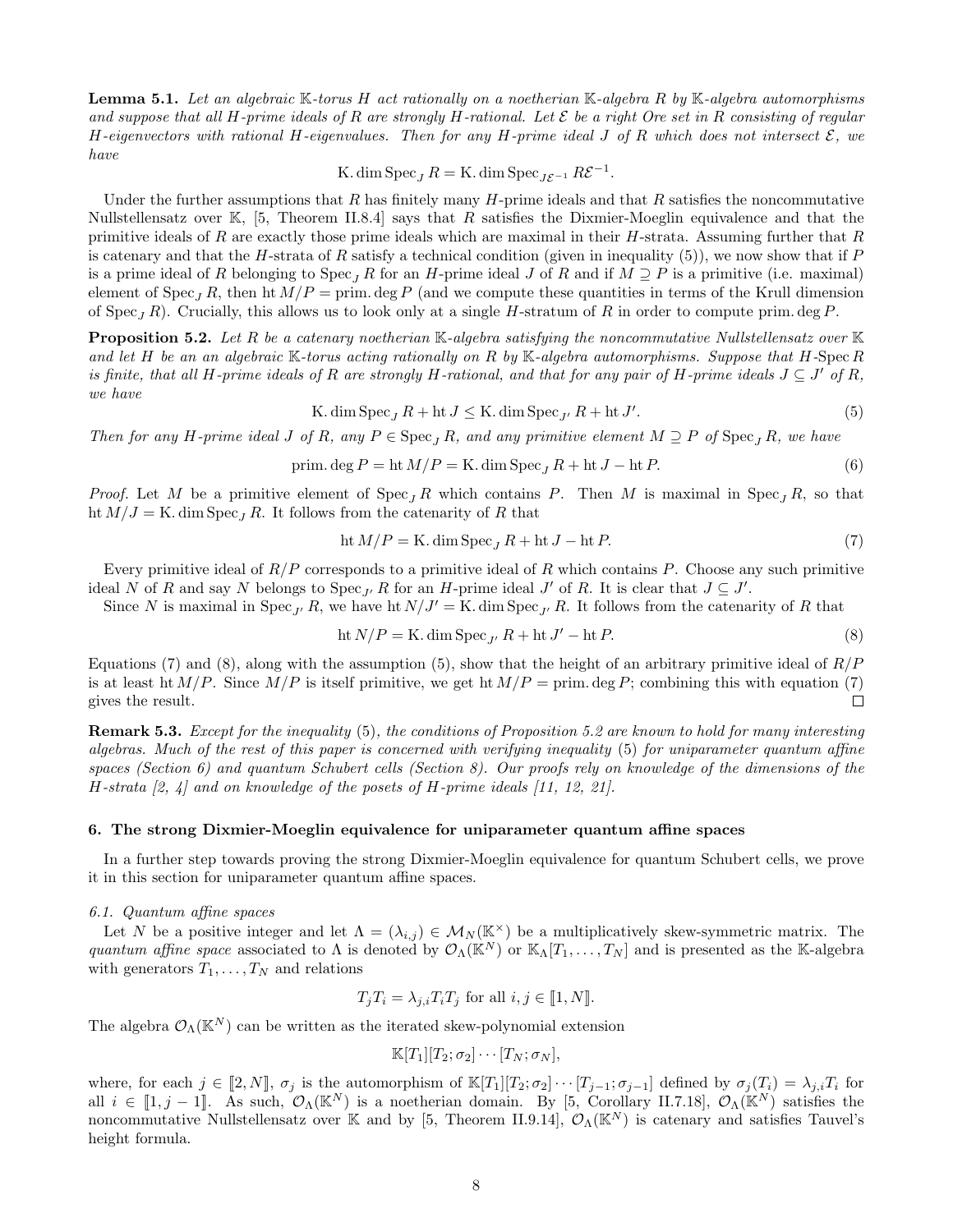#### 6.2. H-stratification of  $\text{Spec } \mathcal{O}_{\Lambda}(\mathbb{K}^N)$

The algebraic K-torus  $H = (\mathbb{K}^{\times})^N$  acts rationally on  $\mathcal{O}_{\Lambda}(\mathbb{K}^N)$  by K-algebra automorphisms as follows:

$$
(a_1, \ldots, a_N) \cdot T_i = a_i T_i
$$
 for all  $i \in [\![1, N]\!]$  and all  $(a_1, \ldots, a_N) \in H$ .

For a subset  $\Delta$  of  $\{1,\ldots,N\}$ , let  $K_{\Delta}$  be the ideal of  $\mathcal{O}_{\Lambda}(\mathbb{K}^N)$  generated by those  $T_i$  with  $i \in \Delta$ . The ideal  $K_{\Delta}$  is clearly an H-invariant completely prime ideal of  $\mathcal{O}_{\Lambda}(\mathbb{K}^N)$ . Goodearl and Letzter have shown [\[12,](#page-14-5) Proposition 2.11] that all H-prime ideals of  $\mathcal{O}_{\Lambda}(\mathbb{K}^N)$  take this form, namely that  $H$ -Spec  $\mathcal{O}_{\Lambda}(\mathbb{K}^N) = \{K_{\Delta} \mid \Delta \subseteq \{1, ..., N\}\}\.$  For any  $\Delta \subseteq \{1,\ldots,N\}$ , the H-stratum of  $\mathcal{O}_{\Lambda}(\mathbb{K}^N)$  associated to  $K_{\Delta}$  (which shall be denoted by  $\operatorname{Spec}_{\Delta}(\mathcal{O}_{\Lambda}(\mathbb{K}^N)))$  is given by

$$
\operatorname{Spec}_{\Delta}(\mathcal{O}_{\Lambda}(\mathbb{K}^{N})) = \left\{ P \in \operatorname{Spec} \mathcal{O}_{\Lambda}(\mathbb{K}^{N}) \mid P \cap \{T_{i} \mid i \in [\![ 1,N ]\!] \} = \{T_{i} \mid i \in \Delta\} \right\}.
$$

#### <span id="page-9-1"></span>6.3. Uniparameter quantum affine spaces

The quantum affine space  $\mathcal{O}_{\Lambda}(\mathbb{K}^N)$  is called a *uniparameter* quantum affine space if there exists a non root of unity  $q \in \mathbb{K}^{\times}$  and an additively skew-symmetric matrix  $A = (a_{i,j}) \in \mathcal{M}_N(\mathbb{Z})$  such that  $\Lambda = (q^{a_{i,j}})$ . In this case, we denote  $\mathcal{O}_{\Lambda}(\mathbb{K}^N) = \mathbb{K}_{\Lambda}[T_1,\ldots,T_N]$  by  $\mathcal{O}_{q,A}(\mathbb{K}^N) = \mathbb{K}_{q,A}[T_1,\ldots,T_N]$ . By [\[5,](#page-13-1) Corollary II.6.10], every prime ideal of  $\mathcal{O}_{q,A}(\mathbb{K}^N)$  is completely prime.

We use a transfer result from Section [2](#page-2-1) to show that  $\mathcal{O}_{q,A}(\mathbb{K}^N)$  satisfies the quasi strong Dixmier-Moeglin equivalence.

**Proposition 6.1.** The uniparameter quantum affine spaces  $\mathcal{O}_{q,A}(\mathbb{K}^N)$  satisfy the quasi strong Dixmier-Moeglin equivalence.

Proof. Set  $R = \mathcal{O}_{q,A}(\mathbb{K}^N) = \mathbb{K}_{q,A}[T_1,\ldots,T_N]$ . Choose any  $P \in \text{Spec } R$  and say  $P \in \text{Spec}_{\Delta} R$  for a subset  $\Delta$  of  $\{1,\ldots,N\}$ . Let  $\mathcal E$  be the multiplicative system in R generated by those  $T_i$  for which  $i \notin \Delta$ . Then  $\mathcal E$  satisfies the Ore condition on both sides in R and, denoting by  $\overline{\mathcal{E}}$  and  $\widehat{\mathcal{E}}$  its images in  $R/P$  and  $R/K_{\Delta}$  respectively, we have

$$
(R/P)\overline{\mathcal{E}}^{-1} \cong ((R/K_{\Delta})\hat{\mathcal{E}}^{-1})/((P/K_{\Delta})\hat{\mathcal{E}}^{-1}).
$$

The uniparameter quantum torus  $(R/K_\Delta)\hat{\mathcal{E}}^{-1}$  satisfies the strong Dixmier-Moeglin equivalence by Theorem [4.4](#page-6-0) and hence so does its homomorphic image  $(R/P)\overline{\mathcal{E}}^{-1}$ . The result now follows from Proposition [2.4.](#page-3-3)  $\Box$ 

#### 6.4. The strong Dixmier-Moeglin equivalence for uniparameter quantum affine spaces

Since we have proven that  $\mathcal{O}_{q,A}(\mathbb{K}^N)$  satisfies the quasi strong Dixmier-Moeglin equivalence, proving that prim. deg P = rat. deg P holds for all prime ideals P of  $\mathcal{O}_{q,A}(\mathbb{K}^N)$  will establish the strong Dixmier-Moeglin equivalence for  $\mathcal{O}_{q,A}(\mathbb{K}^N)$ .

In order to invoke Proposition [5.2,](#page-7-4) which gives us an expression for the primitivity degree of any prime ideal P of  $\mathcal{O}_{q,A}(\mathbb{K}^N)$  in terms of the dimension of the H-stratum to which P belongs, we must prove an inequality relating the dimensions of H-strata of  $\mathcal{O}_{q,A}(\mathbb{K}^N)$ . First we introduce some new notation:

<span id="page-9-0"></span>Notation 6.2. Let ∆ be a subset of  $\{1, ..., N\}$  and set  $\{\ell_1 < ... < \ell_d\} = \{1, ..., N\}\$ . We define the skewadjacency matrix,  $A(\Delta)$ , of  $\Delta$  to be the  $d \times d$  additively skew-symmetric submatrix of  $A = (a_{i,j}) \in M_N(\mathbb{Z})$  whose  $(s, t)$  entry  $(s < t)$  is  $a_{\ell_s, \ell_t}$ .

For any  $\Delta \subseteq \{1,\ldots,N\}$ , it follows from [\[4,](#page-13-8) Theorem 3.1] that the dimension of the H-stratum  $Spec_{\Delta}(\mathcal{O}_{q,A}(\mathbb{K}^N))$ corresponding to the H-prime ideal  $K_{\Delta} = \langle T_i \mid i \in \Delta \rangle$  is exactly  $\dim_{\mathbb{Q}}(\ker A(\Delta))$ . In fact, [\[4,](#page-13-8) Theorem 3.1] applies to a more general class of algebras called uniparameter Cauchon-Goodearl-Letzter extensions (see Section [7\)](#page-9-0).

**Proposition 6.3.** For any pair of H-prime ideals  $K_{\Delta} \subseteq K_{\Delta'}$  of  $\mathcal{O}_{q,A}(\mathbb{K}^N)$ , we have

$$
\text{K.dim\,Spec}_{\Delta}(\mathcal{O}_{q,A}(\mathbb{K}^N))+\text{ht\,} K_{\Delta}\leq \text{K.dim\,Spec}_{\Delta'}(\mathcal{O}_{q,A}(\mathbb{K}^N))+\text{ht\,} K_{\Delta'}.
$$

Proof. Since  $K_{\Delta} \subseteq K_{\Delta}$ , we clearly have  $\Delta \subseteq \Delta'$ . The matrix  $A(\Delta')$  is an  $(N - |\Delta'|)$ -square submatrix of the  $(N - |\Delta|)$ -square matrix  $A(\Delta)$ , so that rk  $A(\Delta') \leq$  rk  $A(\Delta)$  and

$$
(N-|\Delta'|)-\dim_{\mathbb{Q}}(\ker A(\Delta'))\leq (N-|\Delta|)-\dim_{\mathbb{Q}}(\ker A(\Delta)).
$$

Hence, we have

$$
\dim_{\mathbb{Q}}(\ker A(\Delta)) + |\Delta| \le \dim_{\mathbb{Q}}(\ker A(\Delta')) + |\Delta'|.
$$
\n(9)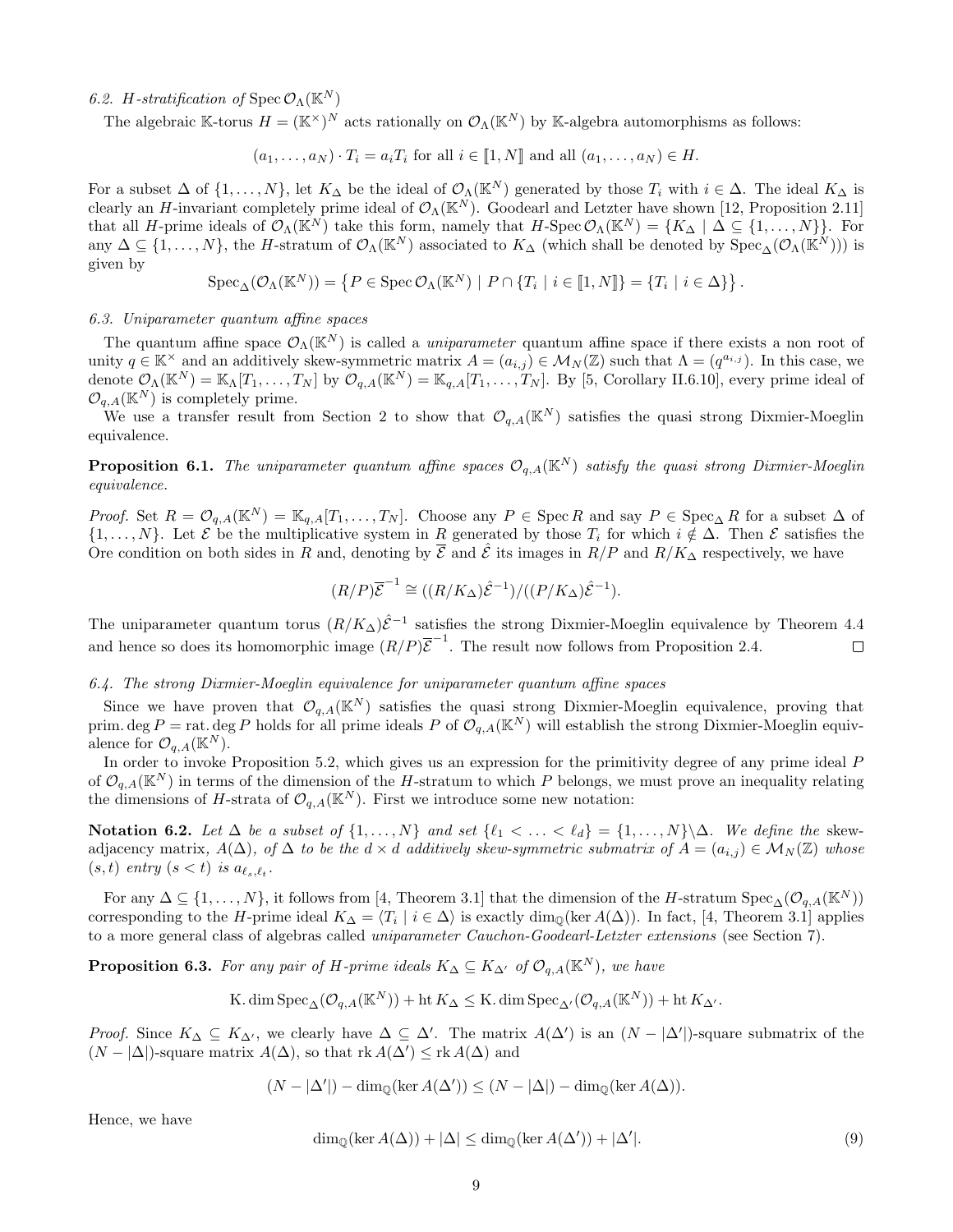Tauvel's height formula holds in  $\mathcal{O}_{q,A}(\mathbb{K}^N)$ , so that

$$
\text{ht } K_{\Delta} = \text{GKdim } \mathcal{O}_{q,A}(\mathbb{K}^N) - \text{GKdim}(\mathcal{O}_{q,A}(\mathbb{K}^N)/K_{\Delta}) = N - (N - |\Delta|) = |\Delta|
$$

and similarly ht  $K_{\Delta'} = |\Delta'|$ . Now [\(9\)](#page-8-0) and [\[4,](#page-13-8) Theorem 3.1] give

K. dim 
$$
\text{Spec}_{\Delta}(\mathcal{O}_{q,A}(\mathbb{K}^N)) + \text{ht } K_{\Delta} \leq K
$$
. dim  $\text{Spec}_{\Delta'}(\mathcal{O}_{q,A}(\mathbb{K}^N)) + \text{ht } K_{\Delta'}$ .

 $\Box$ 

With Proposition [6.3](#page-8-1) in hand, we can apply Proposition [5.2](#page-7-4) to  $\mathcal{O}_{q,A}(\mathbb{K}^N)$  in our proof of the main result of this section:

## **Theorem 6.4.** The uniparameter quantum affine spaces  $\mathcal{O}_{a,A}(\mathbb{K}^N)$  satisfy the strong Dixmier-Moeglin equivalence.

*Proof.* Set  $R = \mathcal{O}_{q,A}(\mathbb{K}^N) = \mathbb{K}_{q,A}[T_1,\ldots,T_N]$ . We showed in Proposition [6.1](#page-8-2) that R satisfies the quasi strong Dixmier-Moeglin equivalence, so what remains is to prove that prim. deg  $P = \text{rat.}$  deg P for all prime ideals P of R. Let P be any prime ideal of R and say  $P \in \text{Spec}_{\Delta} R$  for a subset  $\Delta$  of  $\{1, \ldots, N\}$ . Proposition [5.2](#page-7-4) gives

prim. deg  $P = K$ . dim  $Spec_{\Delta} R + ht K_{\Delta} - ht P$ .

Let  $\mathcal E$  be the multiplicative system in R generated by those  $T_i$  for which  $i \notin \Delta$ . Then  $\mathcal E$  satisfies the Ore condition on both sides in R and, denoting by  $\hat{\mathcal{E}}$  its image in  $R/K_{\Delta}$ , we have  $R\mathcal{E}^{-1}/P\mathcal{E}^{-1} \cong ((R/K_{\Delta})\hat{\mathcal{E}}^{-1})/((P/K_{\Delta})\hat{\mathcal{E}}^{-1})$ . Notice that  $(R/K_\Delta)\hat{\mathcal{E}}^{-1}$  is a uniparameter quantum torus and that  $P\mathcal{E}^{-1} \in \mathrm{Spec}_{K_\Delta\mathcal{E}^{-1}} R\mathcal{E}^{-1}$ .

Since R is catenary and noetherian, so is  $R\mathcal{E}^{-1}$ . Moreover,  $R\mathcal{E}^{-1}$  can be obtained from K by a finite number of skew-polynomial and skew-Laurent extensions; in particular,  $R\mathcal{E}^{-1}$  is a constructible K-algebra in the sense of [\[20,](#page-14-8) 9.4.12], so that  $R\mathcal{E}^{-1}$  satisfies the noncommutative Nullstellensatz over K by [\[20,](#page-14-8) Theorem 9.4.21]. From the discussion of the effect of localisation on H-stratification (Section [5\)](#page-6-1), we deduce that  $R\mathcal{E}^{-1}$  satisfies the conditions of Proposition [5.2](#page-7-4) and that

prim. deg 
$$
P\mathcal{E}^{-1} = K
$$
. dim  $\operatorname{Spec}_{K_{\Delta}\mathcal{E}^{-1}} R\mathcal{E}^{-1} + \operatorname{ht} K_{\Delta}\mathcal{E}^{-1} - \operatorname{ht} P\mathcal{E}^{-1}$   
= K. dim  $\operatorname{Spec}_{\Delta} R + \operatorname{ht} K_{\Delta} - \operatorname{ht} P$ ,

so that

<span id="page-10-0"></span>prim. deg 
$$
P\mathcal{E}^{-1}
$$
 = prim. deg P.

<span id="page-10-1"></span>Since the uniparameter quantum torus  $(R/K_\Delta)\hat{\mathcal{E}}^{-1}$  satisfies the strong Dixmier-Moeglin equivalence (Theorem [4.4\)](#page-6-0), so does its homomorphic image  $R\mathcal{E}^{-1}/P\mathcal{E}^{-1}$ . So prim.  $\deg\langle 0 \rangle = \text{rat.} \deg\langle 0 \rangle$  holds in  $R\mathcal{E}^{-1}/P\mathcal{E}^{-1}$ , which can be rephrased by saying that in  $R\mathcal{E}^{-1}$ , we have prim. deg  $P\mathcal{E}^{-1} = \text{rat.}$  deg  $P\mathcal{E}^{-1}$ . Since we have shown that prim. deg  $P = \text{prim. deg } P \mathcal{E}^{-1}$  and it is clear that rat. deg  $P \mathcal{E}^{-1} = \text{rat. deg } P$ , we have prim. deg  $P = \text{rat. deg } P$ , as required. П

#### 7. CGL extensions and the deleting derivations algorithm

In the terminology introduced in [\[17,](#page-14-9) Definition 3.1], let  $R = \mathbb{K}[X_1 | [X_2; \sigma_2, \delta_2] \cdots [X_N; \sigma_N; \delta_N]$  be a uniparameter Cauchon-Goodearl-Letzter (CGL) extension. This class of algebras contains many quantum algebras such as quantum matrices and, more generally, quantum Schubert cells. In particular, there exists an algebraic K-torus  $H = (\mathbb{K}^{\times})^d$  acting rationally on R by K-algebra automorphisms, there exists  $q \in \mathbb{K}^{\times}$  not a root of unity, and there exists an additively skew-symmetric matrix  $A = (a_{i,j}) \in \mathcal{M}_N(\mathbb{Z})$  such that

- (i) For all  $j \in [2, N], \delta_j$  is locally nilpotent;
- (ii) For all  $j \in [2, N]$ , there exists  $q_j \in K^\times$  not a root of unity such that  $\sigma_j \circ \delta_j = q_j \delta_j \circ \sigma_j$ ;
- <span id="page-10-3"></span>(iii) For all  $j \in [2, N]$  and all  $i \in [1, j - 1]$ , we have  $\sigma_j(X_i) = q^{a_{j,i}} X_i$ ;
- (iv)  $X_1, \ldots, X_N$  are *H*-eigenvectors;
- <span id="page-10-2"></span>(v) The set  $\{\lambda \in \mathbb{K}^\times \mid \text{there exists } h \in H \text{ such that } h \cdot X_1 = \lambda X_1\}$  is infinite;
- (vi) For all  $j \in [2, N]$ , there exists  $h_j \in H$  such that  $h_j \cdot X_j = q_j X_j$  and, for  $i \in [1, j 1]$ ,  $h_j \cdot X_i = q^{a_{j,i}} X_i$ .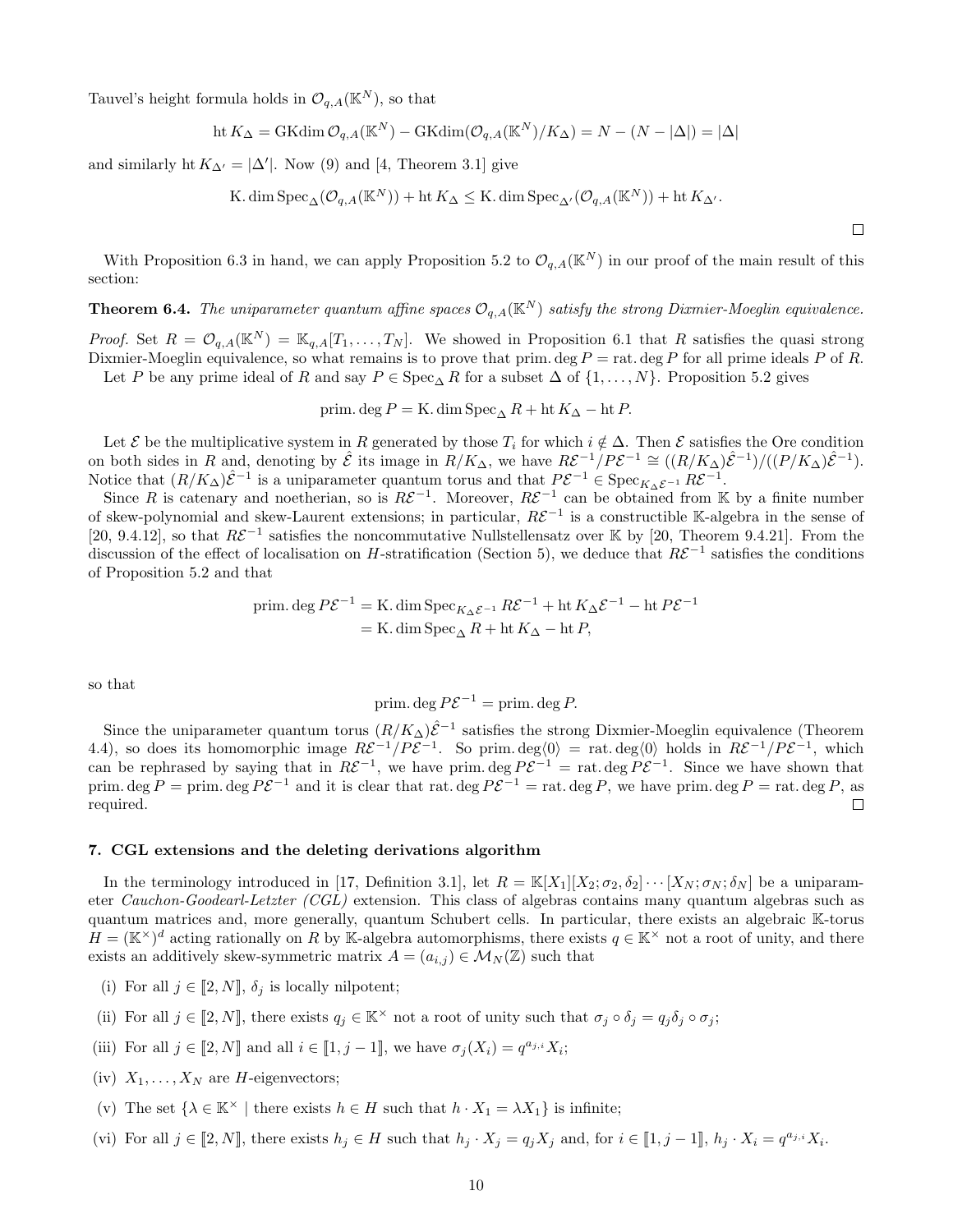R is a noetherian domain and it satisfies the noncommutative Nullstellensatz over  $\mathbb{K}$  by [\[5,](#page-13-1) Theorem II.7.17]. By [\[5,](#page-13-1) Theorem II.6.9], all prime ideals of R are completely prime. The Gelfand-Kirillov dimension of R is N by [\[5,](#page-13-1) Lemma II.9.7. The algebra R has finitely many  $H$ -prime ideals by a result of Cauchon (we shall discuss this in more detail later in this section), so that R satisfies the Dixmier-Moeglin equivalence by [\[5,](#page-13-1) Theorem II.8.4].

Cauchon [\[7\]](#page-13-9) introduced an algorithm (now known as the deleting derivations algorithm) which relates the prime spectrum and the H-stratification of R to those of the quantum affine space R which results from "deleting" the derivations  $\delta_i$  (for a survey of this algorithm, see [\[4,](#page-13-8) Section 2C]). Following the notation of [\[7\]](#page-13-9), R is, more precisely, a uniparameter quantum affine space in indeterminates  $T_1, \ldots, T_N$  with commutation relations given by q and the matrix A, i.e.

<span id="page-11-1"></span>
$$
\overline{R} = \mathbb{K}_{q,A}[T_1,\ldots,T_N] = \mathcal{O}_{q,A}(\mathbb{K}^N).
$$

There is a *canonical injection*  $\varphi$  of Spec R into Spec  $\overline{R}$  (see [\[7,](#page-13-9) Section 4]), which Cauchon used to construct a partition of  $\text{Spec } R$  which we now describe.

Let W be the power set of  $\{1,\ldots,N\}$ . For any  $\Delta \in W$ , set  $\text{Spec}_{\Delta} R = \varphi^{-1}(\text{Spec}_{\Delta} \overline{R})$ , where  $\text{Spec}_{\Delta} \overline{R}$  denotes the stratum in Spec  $\overline{R}$  associated to the H-prime ideal  $K_{\Delta} = \langle T_i | i \in \Delta \rangle$  (see Subsection [6.2\)](#page-8-3). Denote by W' the set of those  $\Delta \in W$  with  $Spec_{\Delta} R \neq \emptyset$ . The elements of W are called the *diagrams* of the CGL extension R and the elements of  $W'$  are called the *Cauchon diagrams* of R. By [\[7,](#page-13-9) Proposition 4.4.1], we have

<span id="page-11-2"></span>
$$
\operatorname{Spec} R = \bigsqcup_{\Delta \in W'} \operatorname{Spec}_{\Delta} R.
$$

This is called the *canonical partition* of Spec R and, by [\[7,](#page-13-9) Théorème 5.5.2], it coincides with the partition of Spec R into H-strata. Let us make this more precise.

For any Cauchon diagram  $\Delta$  of R, the canonical injection  $\varphi$  restricts to a bi-increasing homeomorphism from Spec<sub>△</sub> R to Spec<sub>△</sub>  $\overline{R}$  ([\[7,](#page-13-9) Théorèmes 5.1.1 and 5.5.1]). Moreover, by [\[7,](#page-13-9) Lemme 5.5.8 and Théorème 5.5.2], we have the following description of the  $H$ -prime ideals of  $R$ :

- (i) For any  $\Delta \in W'$ , there is a (unique) H-invariant (completely) prime ideal  $J_{\Delta}$  of R such that  $\varphi(J_{\Delta}) = K_{\Delta}$ ;
- <span id="page-11-0"></span>(ii)  $H$ -Spec  $R = \{J_\Delta \mid \Delta \in W'\};$
- (iii)  $\operatorname{Spec}_{J_{\Delta}} R = \operatorname{Spec}_{\Delta} R$  for all  $\Delta \in W'.$

The invertible map  $\Delta \mapsto J_{\Delta}$  from W' to H-Spec R is increasing but, in general, its inverse is not.

We are now in position to establish the quasi strong Dixmier-Moeglin equivalence for uniparamater CGL extensions.

#### Theorem 7.1. Every uniparameter CGL extension satisfies the quasi strong Dixmier-Moeglin equivalence.

*Proof.* Let R be a uniparameter CGL extension. Recall that both in R and in the uniparameter quantum affine space R, all prime ideals are completely prime.

Choose any  $P \in \operatorname{Spec} R$  and say  $P \in \operatorname{Spec}_{\Delta} R$  for a Cauchon diagram  $\Delta$  of R. Let  $\mathcal E$  be the image in  $\overline{R}/\varphi(P)$ of the multiplicative system in  $\overline{R}$  generated by those  $T_i$  for which  $i \in \{1, \ldots, N\} \backslash \Delta$ . By [\[7,](#page-13-9) Théoremè 5.4.1],  $\mathcal{E}$ satisfies the Ore condition on both sides in  $\overline{R}/\varphi(P)$  and there exists a finitely generated multiplicative system  $\mathcal F$  in  $R/P$  satisfying the Ore condition on both sides such that

$$
(R/P)\mathcal{F}^{-1} \cong (\overline{R}/\varphi(P))\mathcal{E}^{-1}.
$$
\n(10)

Since  $\overline{R}$  is a uniparameter quantum affine space, it satisfies the strong Dixmier-Moeglin equivalence (Theorem [6.4\)](#page-9-1) and hence so does every homomorphic image of  $\overline{R}$ . In particular,  $\overline{R}/\varphi(P)$  satisfies the strong Dixmier-Moeglin equivalence. Hence, by Lemma [2.3,](#page-3-4)  $(\overline{R}/\varphi(P))\mathcal{E}^{-1}$  satisfies the quasi strong Dixmier-Moeglin equivalence. The result now follows from [\(10\)](#page-10-0) and Proposition [2.4.](#page-3-3)  $\Box$ 

Regarding the strong Dixmier-Moeglin equivalence, we can prove the following partial result.

**Theorem 7.2.** If R is a catenary uniparameter CGL extension such that for any pair of H-prime ideals  $J \subseteq J'$  of R, the following inequality holds:

<span id="page-11-3"></span>K. dim Spec<sub>J</sub> 
$$
R + ht J \le K
$$
. dim Spec<sub>J'</sub>  $R + ht J'$ , 
$$
(11)
$$

then R satisfies the strong Dixmier-Moeglin equivalence.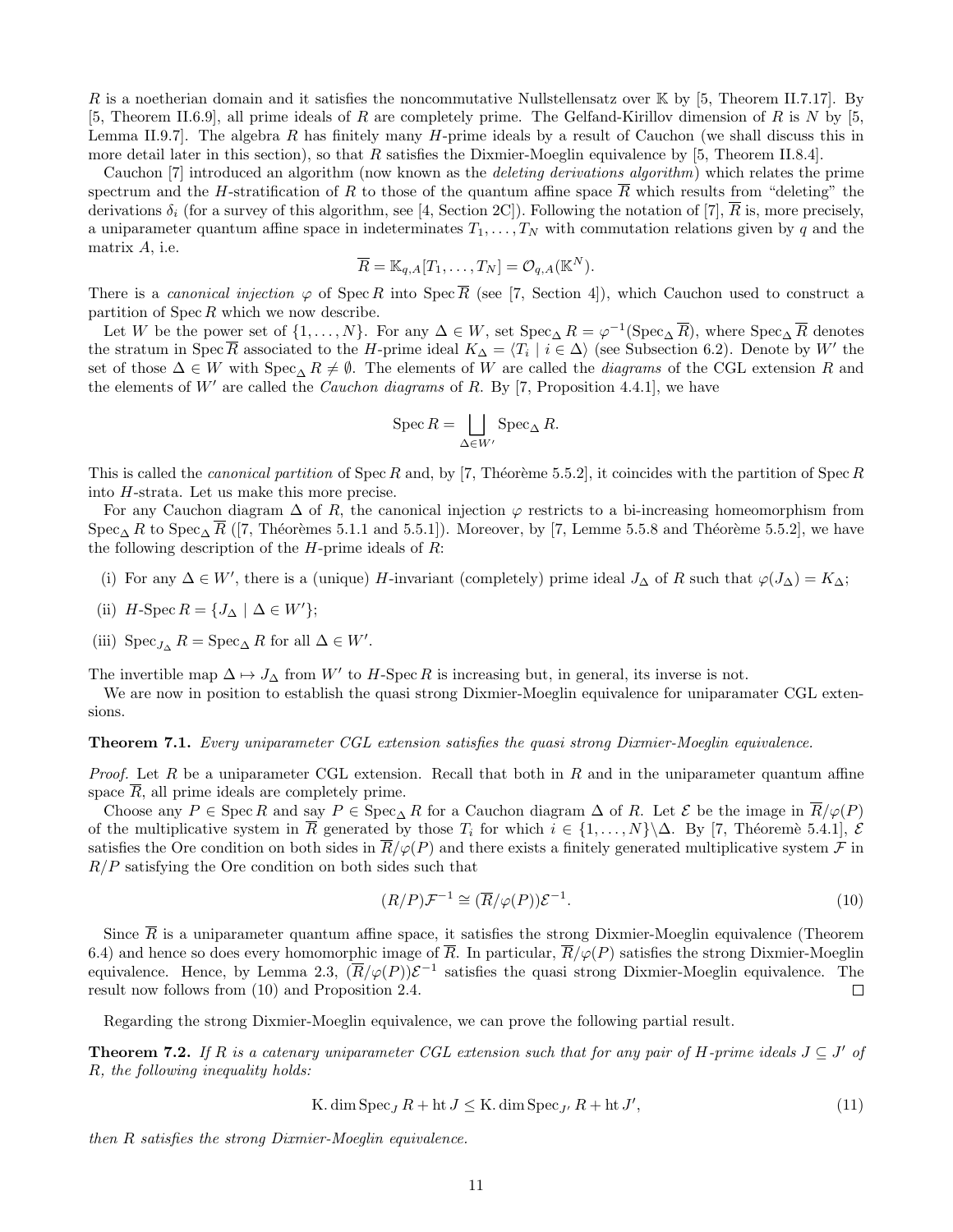Proof. Since R satisfies the quasi strong Dixmier-Moeglin equivalence (Theorem [7.1\)](#page-10-1), we need only show that for every prime ideal P of R, we have prim. deg P = rat. deg P. By [\[5,](#page-13-1) Theorem II.8.4], R and R satisfy the Dixmier-Moeglin equivalence and, in each of these two algebras, the primitive ideals are exactly the prime ideals which are maximal in their H-strata.

Suppose that P is a prime ideal of R with  $P \in \text{Spec}_{\Delta} R$  for a Cauchon diagram  $\Delta$  of R. Choose any primitive (i.e. maximal) element  $M \supseteq P$  of Spec<sub>△</sub> R. Since  $\varphi$  restricts to a bi-increasing homeomorphism from Spec<sub>△</sub> R to Spec<sub>△</sub>  $\overline{R}$ , we get that  $\varphi(M)$  is a maximal (i.e. primitive) element of Spec<sub>△</sub>  $\overline{R}$  and that  $\varphi(M)$  contains  $\varphi(P)$ . Proposition [6.3](#page-8-1) and the assumption [\(11\)](#page-10-2) allow us to invoke Proposition [5.2](#page-7-4) to get

$$
ht M/P = prim. deg P and ht \varphi(M)/\varphi(P) = prim. deg \varphi(P).
$$
\n(12)

Moreover, since  $\varphi$  restricts to a bi-increasing homeomorphism from Spec<sub>△</sub> R to Spec<sub>△</sub>  $\overline{R}$ , it induces a lengthpreserving one-to-one correspondence between the chains of prime ideals from P to M and the chains of prime ideals from  $\varphi(P)$  to  $\varphi(M)$ . It follows that

$$
ht M/P = ht \varphi(M)/\varphi(P).
$$
\n(13)

We deduce from [\(12\)](#page-11-1) and [\(13\)](#page-11-2) that prim. deg  $P = \text{prim. deg }\varphi(P)$ . Now, recalling that the uniparameter quantum affine space  $\overline{R}$  satisfies the strong Dixmier-Moeglin equivalence (by Theorem [6.4\)](#page-9-1) and that, by [\[7,](#page-13-9) Théoremè 5.4.1],  $Frac(R/P) \cong Frac(\overline{R}/\varphi(P))$ , we have

$$
prim. deg P = prim. deg \varphi(P)
$$
  
= rat. deg \varphi(P)  
= rat. deg P,

as required.

Remark 7.3. We do not know whether or not there are any CGL extensions in which the inequality [\(11\)](#page-10-2) fails.

#### 8. Quantum Schubert cells

We discuss quantum Schubert cells and their uniparameter CGL extension structure. Yakimov [\[23,](#page-14-10) Theorem 5.7] has shown that these algebras are catenary and satisfy Tauvel's height formula. We show that they satisfy inequality [\(11\)](#page-10-2) so that, by Theorem [7.2,](#page-10-3) they satisfy the strong Dixmier-Moeglin equivalence.

#### 8.1. The algebras  $U_q[w]$  and their uniparameter CGL extension structure

<span id="page-12-0"></span>Let g be a simple complex Lie algebra of rank n and let  $\pi := {\alpha_1, \ldots, \alpha_n}$  be the set of simple roots associated to a triangular decomposition  $\mathfrak{g} = \mathfrak{n}^- \oplus \mathfrak{h} \oplus \mathfrak{n}^+$  of  $\mathfrak{g}$ . The set  $\pi$  is a basis of a real Euclidean vector space E, whose inner product we denote by  $(-,-)$ . Recall that the Weyl group of  $\mathfrak{g}$ , which we denote by W, is the subgroup of the orthogonal group of E generated by the reflections  $s_i := s_{\alpha_i}$ , for  $i = 1, \ldots, n$ , with reflecting hyperplanes  $H_i := \{ \beta \in E \mid (\beta, \alpha_i) = 0 \}, i = 1, \dots, n.$ 

Where  $q \in \mathbb{K}^\times$  is not a root of unity and w is any element of W, De Concini, Kac, and Procesi [\[8\]](#page-13-6) defined a quantum analogue,  $U_q[w]$ , of the universal enveloping algebra of the nilpotent Lie algebra  $\mathfrak{n}^+\cap \text{Ad}_w(\mathfrak{n}^-)$ , where Ad denotes the adjoint action. We refer the reader to [\[4,](#page-13-8) Subsection 3C] for a description of the quantum Schubert cell  $U_q[w]$  as a certain subalgebra of  $U_q^+(\mathfrak{g})$ , where  $U_q(\mathfrak{g})$  is the quantised enveloping algebra of  $\mathfrak g$  over K associated to the above data.

W is a Coxeter group with respect to the generators  $s_1, \ldots, s_n$  and we define the length,  $\ell(w)$ , of w to be the smallest N such that there exist  $i_j \in \{1, ..., n\}$  satisfying  $w = s_{i_1} \cdots s_{i_N}$ . Let us fix this *reduced* expression for w. It is well known that  $\beta_1 = \alpha_{i_1}, \ \beta_2 = s_{i_1}(\alpha_{i_2}), \dots, \beta_N = s_{i_1} \cdots s_{i_{N-1}}(\alpha_{i_N})$  are distinct positive roots and that the set  $\{\beta_1, \ldots, \beta_N\}$  does not depend on the chosen reduced expression for w.

<span id="page-12-1"></span>Cauchon proved [\[7,](#page-13-9) Proposition 6.1.2 and Lemme 6.2.1] that  $U_q[w]$  is a uniparameter CGL extension in N indeterminates with the following associated additively skew-symmetric matrix:

$$
A := \begin{pmatrix} 0 & (\beta_1, \beta_2) & \cdots & (\beta_1, \beta_N) \\ -(\beta_1, \beta_2) & 0 & (\beta_2, \beta_3) & (\beta_2, \beta_N) \\ \vdots & \ddots & \ddots & \vdots \\ \vdots & \ddots & \ddots & \vdots \\ -(\beta_1, \beta_N) & \cdots & \cdots & -(\beta_{N-1}, \beta_N) & 0 \end{pmatrix}.
$$
 (14)

 $\Box$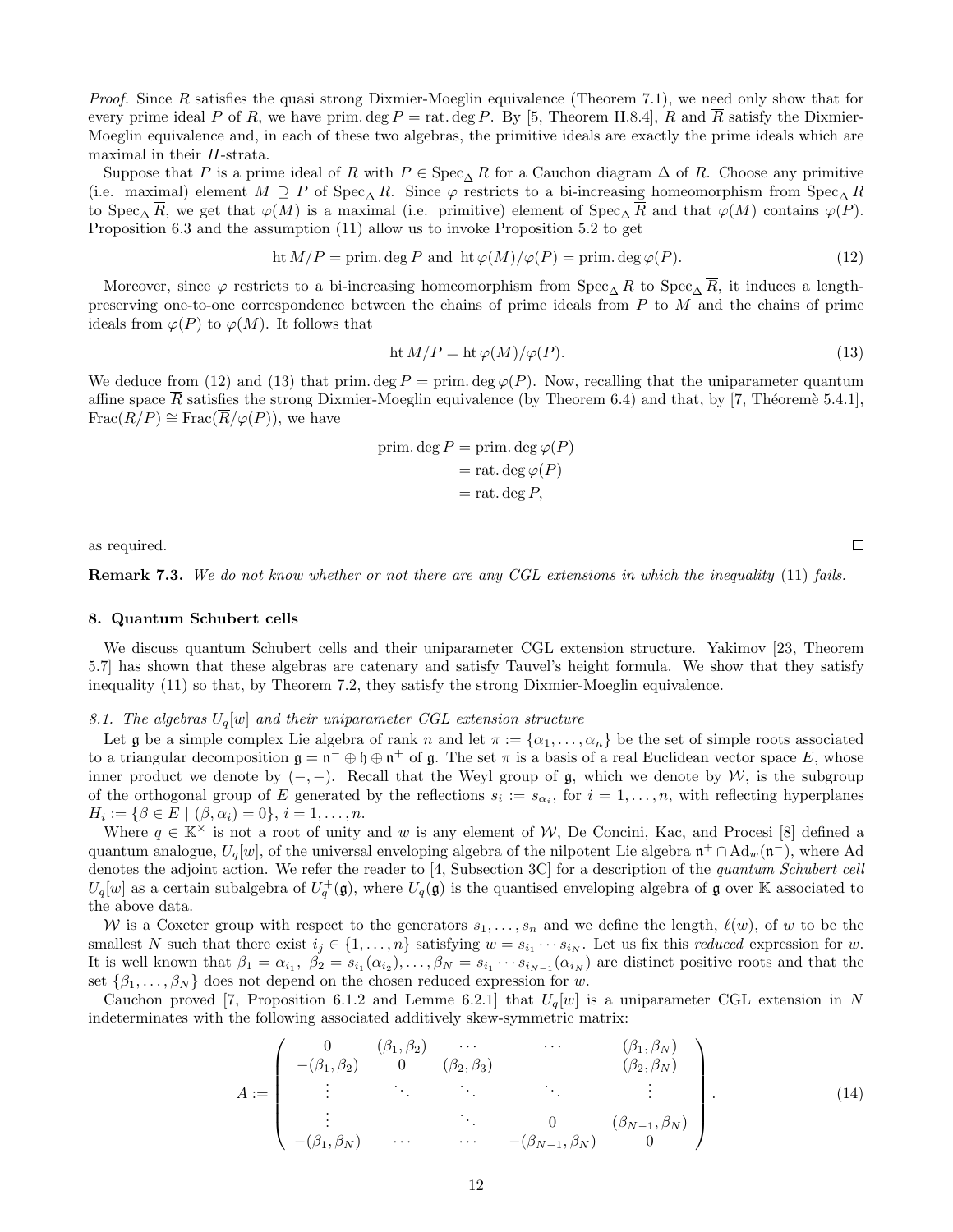Theorem [7.1](#page-10-1) immediately gives:

**Proposition 8.1.** The quantum Schubert cells  $U_q[w]$  satisfy the quasi strong Dixmier-Moeglin equivalence.

#### 8.2. The strong Dixmier-Moeglin equivalence for  $U_q[w]$

Considering  $U_q[w]$  as a uniparameter CGL extension in N indeterminates with associated additively skew-symmetric matrix A (see [\(14\)](#page-11-3)), recall that  $J_{\Delta}$  denotes the H-prime ideal of  $U_q[w]$  associated to a Cauchon diagram  $\Delta$  of  $U_q[w]$ . The remaining work lies in proving that for any pair of H-prime ideals  $J_\Delta \subseteq J_{\Delta'}$  of  $U_q[w]$ , the following inequality holds:

<span id="page-13-10"></span>K. dim 
$$
\operatorname{Spec}_{\Delta}U_q[w] + \operatorname{ht} J_{\Delta} \leq \operatorname{K}.
$$
 dim  $\operatorname{Spec}_{\Delta'}U_q[w] + \operatorname{ht} J_{\Delta'}.$ 

This will allow us to invoke Theorem [7.2](#page-10-3) to show that  $U_q[w]$  satisfies the strong Dixmier-Moeglin equivalence.

In contrast to that of most algebras supporting an H-action, the poset structure of the H-spectrum of  $U_q[w]$ is known. Let us denote by  $\leq$  the Bruhat order on W and let us set  $\mathcal{W}^{\leq w} := \{u \in \mathcal{W} \mid u \leq w\}$ . The posets H-Spec  $U_q[w]$  and  $\mathcal{W}^{\leq w}$  are isomorphic. In order to describe an isomorphism due to Cauchon-Mériaux and Geiger-Yakimov, we introduce some notation:

**Notation 8.2.** Recall that we have fixed a reduced expression  $w = s_{i_1} \cdots s_{i_N}$  for w. Let  $\Delta \subseteq \{1, \ldots, N\}$  be any (not necessarily Cauchon) diagram.

(i) For all  $k = 1, \ldots, N$ , we set

$$
s_{i_k}^{\Delta}:=\begin{cases} s_{i_k} & \text{if } k\in\Delta\\ id & \text{otherwise.} \end{cases}
$$

- (ii) We set  $\{l_1 < \cdots < l_d\} := \{1, \ldots, N\} \backslash \Delta$  and  $j_r = i_{l_r}$  for all  $r = 1, \ldots, d$ .
- (iii) We set  $w^{\Delta} := s_{i_1}^{\Delta} \cdots s_{i_N}^{\Delta} \in \mathcal{W}$ .
- (iv) We set  $A(w^{\Delta})$  to be the  $d \times d$  additively skew-symmetric submatrix of A whose  $(s,t)$ -entry  $(s < t)$  is  $(\beta_{j_s}, \beta_{j_t})$ .

Cauchon and Mériaux  $[21,$  Corollary 5.3.1] showed that the map

$$
H\text{-}Spec\,U_q[w]\to\mathcal{W}^{\leq w};\ J_\Delta\mapsto w^\Delta,\tag{15}
$$

<span id="page-13-2"></span>where  $\Delta$  runs over the set of Cauchon diagrams of  $U_q[w]$ , is a bijection; they asked whether or not this bijection is an isomorphism of posets and this question was answered affirmatively by Geiger and Yakimov [\[11,](#page-14-6) Theorem 4.4].

**Lemma 8.3.** For any Cauchon diagram  $\Delta$  of  $U_q[w]$ , we have ht  $J_{\Delta} = |\Delta|$ .

<span id="page-13-7"></span><span id="page-13-3"></span>*Proof.* Set  $R = U_q[w]$  and recall that  $\overline{R}$  denotes the uniparameter quantum affine space (in indeterminates  $T_1, \ldots, T_N$  say) which results from "deleting" the derivations in the expression of R as a uniparameter CGL extension in N indeterminates. Recall that  $K_{\Delta} = \langle T_i \mid i \in \Delta \rangle$  is the image of  $J_{\Delta}$  under the canonical injection  $\varphi\colon \operatorname{Spec} R \to \operatorname{Spec} \overline{R}.$ 

<span id="page-13-8"></span>Let  $\mathcal E$  be the image in  $\overline{R}/K_{\Delta}$  of the multiplicative system in  $\overline{R}$  generated by those  $T_i$  for which  $i \notin \Delta$ . Then  $\mathcal E$ satisfies the Ore condition on both sides in  $\overline{R}/K_{\Delta}$  and it follows from [\[7,](#page-13-9) Théoremè 5.4.1] both that  $R/J_{\Delta}$  embeds in the uniparameter quantum torus  $(\overline{R}/K_{\Delta})\mathcal{E}^{-1}$  and that  $\text{Frac}(R/J_{\Delta}) \cong \text{Frac}((\overline{R}/K_{\Delta})\mathcal{E}^{-1})$ . By [\[19,](#page-14-11) Corollary 2.2], the uniparameter quantum torus  $(\overline{R}/K_{\Delta})\mathcal{E}^{-1}$  is Tdeg-stable (in the sense of [\[24,](#page-14-12) Section 1]). Therefore, we can apply [\[24,](#page-14-12) Proposition 3.5(4)] to get GKdim  $R/J_{\Delta} = \text{GKdim}(\overline{R}/K_{\Delta})\mathcal{E}^{-1} = N - |\Delta|$ .

<span id="page-13-4"></span><span id="page-13-1"></span>Since R satisfies Tauvel's height formula, we conclude that

$$
N - |\Delta| = \text{GKdim}\, R/J_{\Delta} = \text{GKdim}\, R - \text{ht}\, J_{\Delta} = N - \text{ht}\, J_{\Delta},
$$

<span id="page-13-9"></span>and so ht  $J_{\Delta} = |\Delta|$ , as desired.

<span id="page-13-6"></span>We are now in position to establish the crucial inequality required to prove that quantum Schubert cells satisfy the strong Dixmier-Moeglin equivalence.

<span id="page-13-5"></span><span id="page-13-0"></span>**Proposition 8.4.** For any pair of H-prime ideals  $J_{\Delta} \subseteq J_{\Delta'}$  of  $U_q[w]$ , we have

K. dim 
$$
\operatorname{Spec}_{\Delta} U_q[w]
$$
 + ht  $J_{\Delta} \leq K$ . dim  $\operatorname{Spec}_{\Delta'} U_q[w]$  + ht  $J_{\Delta'}$ .

 $\Box$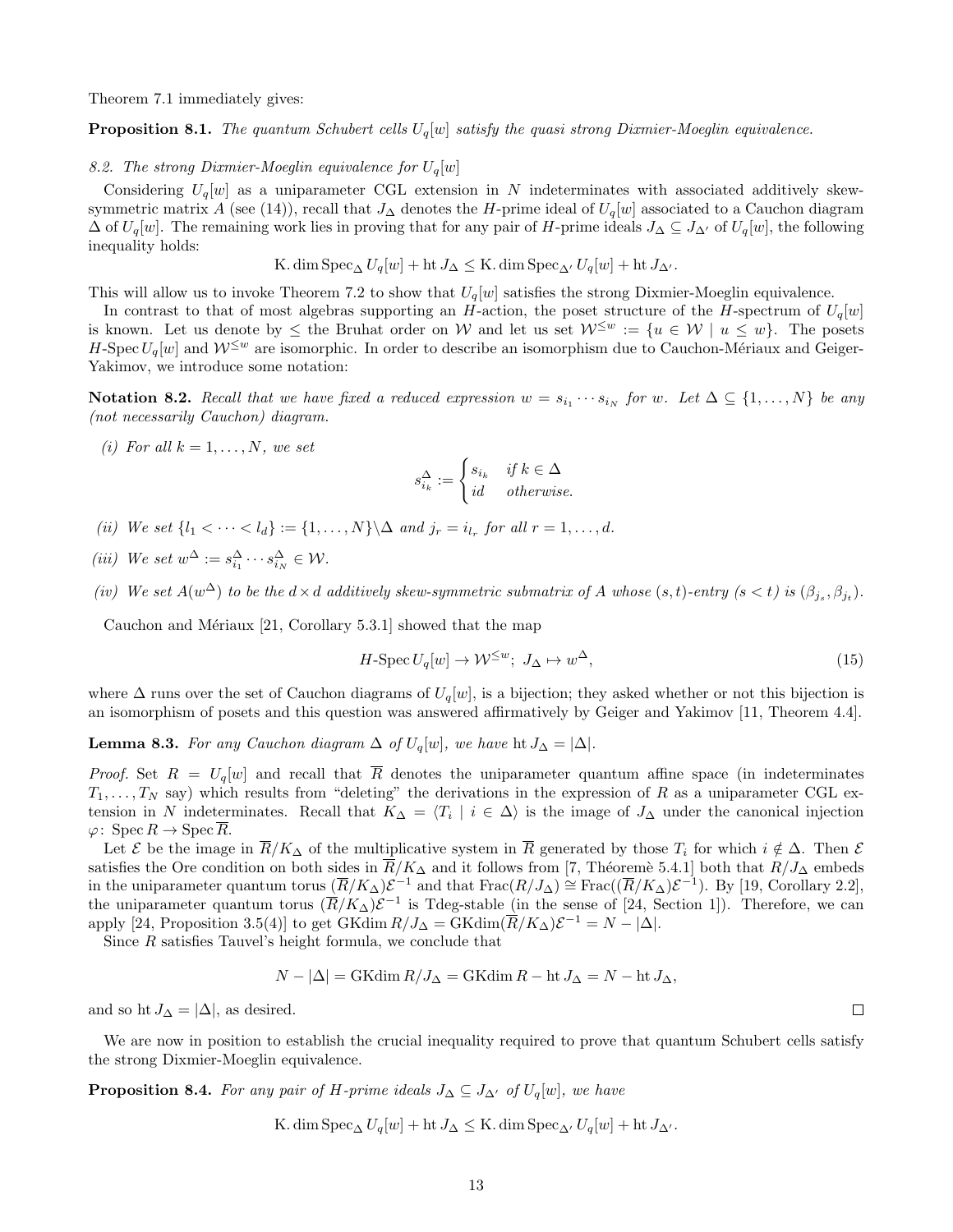<span id="page-14-6"></span>*Proof.* As we have noted,  $U_q[w]$  is a uniparameter CGL extension in N indeterminates with associated additively skew-symmetric matrix  $A$ . By [\[2,](#page-13-7) Theorems 2.3 and 3.1], we have

K. dim  $Spec_{\Delta}U_q[w] = dim_{\mathbb{Q}}\ker(w^{\Delta}+w)$  and K. dim  $Spec_{\Delta'}U_q[w] = dim_{\mathbb{Q}}\ker A(w^{\Delta'}).$ 

<span id="page-14-5"></span><span id="page-14-4"></span>From the poset isomorphism  $(H\text{-}Spec U_q[w] \to \mathcal{W}^{\leq w}; J_{\Delta} \mapsto w^{\Delta})$ , we deduce that  $w^{\Delta} \leq w^{\Delta'}$ . Since the diagrams  $\Delta$  and  $\Delta'$  are Cauchon, the subexpressions  $w^{\Delta}$  and  $w^{\Delta'}$  of  $w = s_{i_1} \cdots s_{i_N}$  are reduced by [\[21,](#page-14-7) Corollary 5.3.1(2)]. Since  $w^{\Delta} \leq w^{\Delta'}$ , [\[14,](#page-14-13) Corollary 5.8] allows us to choose a diagram (not necessarily Cauchon)  $\tilde{\Delta} \subseteq \Delta'$  such that  $w^{\widetilde{\Delta}} = w^{\Delta}$  and the subexpression  $w^{\widetilde{\Delta}}$  of  $w = s_{i_1} \cdots s_{i_N}$  is reduced. Now K. dim  $Spec_{\Delta} U_q[w] = dim_{\mathbb{Q}} ker(w^{\widetilde{\Delta}} + w)$ , so that [\[2,](#page-13-7) Theorem 3.1] gives K. dim Spec<sub>∆</sub>U<sub>q</sub>[w] = dim<sub>Q</sub> ker  $A(w^{\tilde{\Delta}})$ .

<span id="page-14-13"></span><span id="page-14-1"></span> $A(w^{\Delta'})$  is an  $(N - |\Delta'|)$ -square submatrix of the  $(N - |\tilde{\Delta}|)$ -square matrix  $A(w^{\tilde{\Delta}})$ , so that  $\text{rk } A(w^{\Delta'}) \leq \text{rk } A(w^{\tilde{\Delta}})$ and hence  $\dim_{\mathbb{Q}} \ker A(w^{\widetilde{\Delta}}) + |\widetilde{\Delta}| \leq \dim_{\mathbb{Q}} \ker A(w^{\Delta'}) + |\Delta'|$  and

K. dim 
$$
\text{Spec}_{\Delta} U_q[w] + |\tilde{\Delta}| \leq K
$$
. dim  $\text{Spec}_{\Delta'} U_q[w] + |\Delta'|$ . (16)

<span id="page-14-9"></span><span id="page-14-3"></span>By Lemma [8.3,](#page-12-0) we have ht  $J_{\Delta} = |\Delta|$  and ht  $J_{\Delta'} = |\Delta'|$ . Since  $w^{\Delta}$  and  $w^{\tilde{\Delta}}$  are equal as elements of W, we have  $\ell(w^{\Delta}) = \ell(w^{\widetilde{\Delta}})$ . But since the subexpressions  $w^{\Delta}$  and  $w^{\widetilde{\Delta}}$  of  $w = s_{i_1} \cdots s_{i_N}$  are reduced, we have  $\ell(w^{\Delta}) = |\Delta|$  and  $\ell(w^{\widetilde{\Delta}}) = |\widetilde{\Delta}|$ ; hence  $|\Delta| = |\widetilde{\Delta}|$ .

<span id="page-14-2"></span>Now we have  $|\tilde{\Delta}| =$  ht  $J_{\Delta}$  and  $|\Delta'| =$  ht  $J_{\Delta'}$ , so that the result now follows from [\(16\)](#page-13-10).  $\Box$ 

<span id="page-14-11"></span>Yakimov has shown [\[23,](#page-14-10) Theorem 5.7] that  $U_q[w]$  is catenary. We have discussed the uniparameter CGL extension structure of  $U_q[w]$ . Proposition [8.4](#page-12-1) provides the final condition required for us to apply Theorem [7.2](#page-10-3) to  $U_q[w]$ , giving our main result:

<span id="page-14-8"></span>**Theorem 8.5.** The quantum Schubert cells  $U_q[w]$  satisfy the strong Dixmier-Moeglin equivalence.

#### <span id="page-14-7"></span>Acknowledgment

<span id="page-14-10"></span><span id="page-14-0"></span>We thank the anonymous referee for very helpful comments which have significantly improved this paper and for a simpler proof of Proposition [2.1](#page-2-0) which allowed us to remove the assumption of catenarity.

#### <span id="page-14-12"></span>References

- [1] J. Bell, D. Rogalski, and S. J. Sierra, The Dixmier-Moeglin equivalence for twisted homogeneous coordinate rings, Israel J. Math. 180 (2010), 461–507.
- [2] Jason Bell, Karel Casteels, and Stéphane Launois, *Primitive ideals in quantum Schubert cells: dimension of* the strata, Forum Math. 26 (2014), no. 3, 703–721.
- [3] Jason Bell, Stéphane Launois, Omar León Sánchez, and Rahim Moosa, *Poisson algebras via model theory and* differential-algebraic geometry, arXiv:1406.0867v3 (2015).
- [4] Jason P. Bell and Stéphane Launois, On the dimension of H-strata in quantum algebras, Algebra Number Theory 4 (2010), no. 2, 175–200.
- [5] Ken A. Brown and Ken R. Goodearl, Lectures on algebraic quantum groups, Advanced Courses in Mathematics. CRM Barcelona, Birkh¨auser Verlag, Basel, 2002.
- [6] Stefan Catoiu, *Ideals of the enveloping algebra*  $U(\text{sl}_2)$ , J. Algebra **202** (1998), no. 1, 142–177.
- [7] Gérard Cauchon, *Effacement des dérivations et spectres premiers des algèbres quantiques*, J. Algebra 260 (2003), no. 2, 476–518.
- [8] C. De Concini, V. G. Kac, and C. Procesi, Some quantum analogues of solvable Lie groups, Geometry and analysis (Bombay, 1992), Tata Inst. Fund. Res., Bombay, 1995, pp. 41–65.
- [9] J. Dixmier, Id´eaux primitifs dans les alg`ebres enveloppantes, J. Algebra 48 (1977), no. 1, 96–112.
- [10] Jacques Dixmier, Enveloping algebras, Graduate Studies in Mathematics, vol. 11, American Mathematical Society, Providence, RI, 1996, Revised reprint of the 1977 translation.